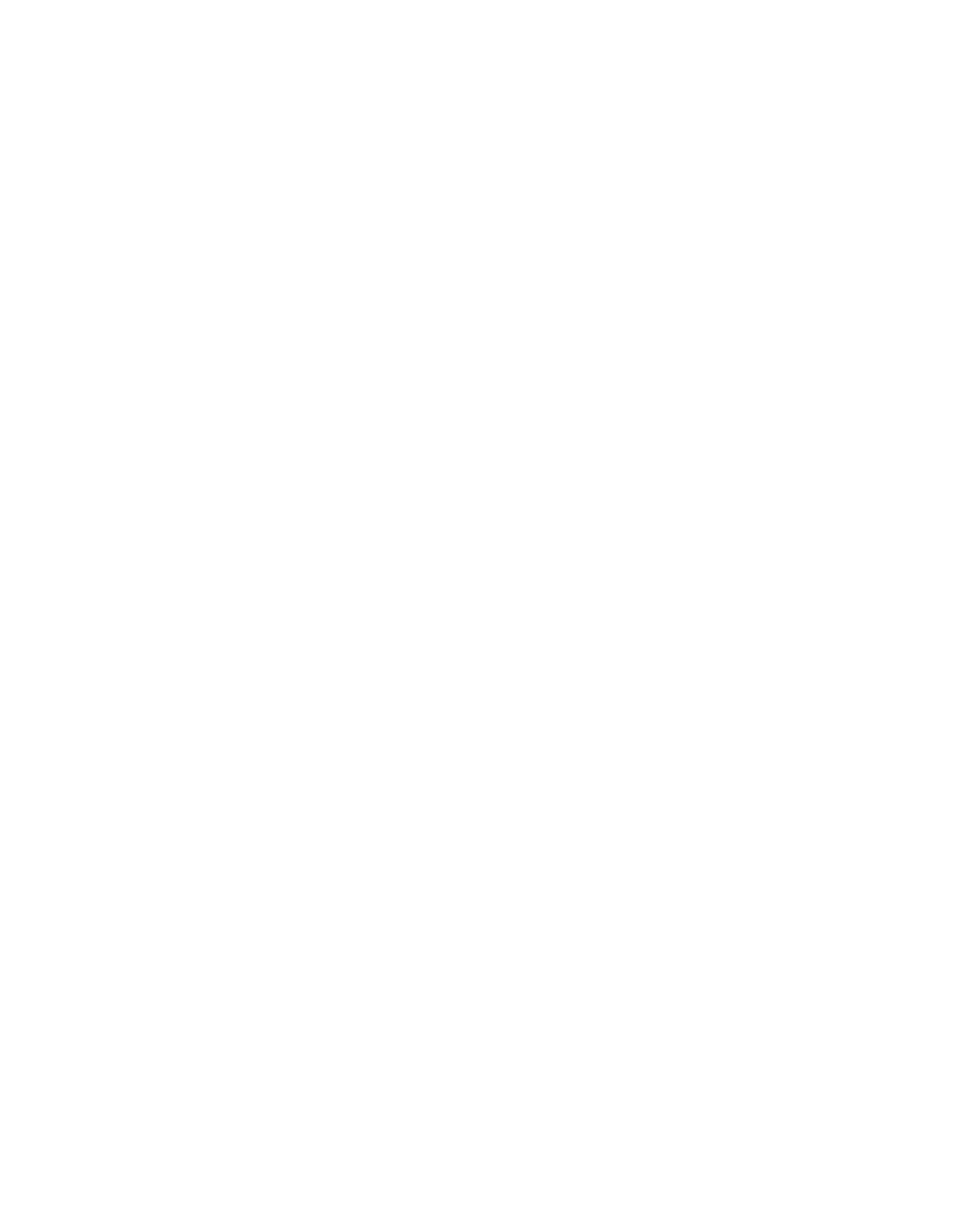The following presentation about the Faroe Islands has been prepared by the Landsbanki Føroya on behalf of the Government of the Faroe Islands.

| <u>1.</u> | <b>FACT SHEET</b>                      | 4  |
|-----------|----------------------------------------|----|
| 2.        | <b>RECENT DEVELOPMENTS 2003-2004 6</b> |    |
| 3.        | <b>GEOGRAPHY AND POPULATION 8</b>      |    |
| 4.        | THE POLITICAL SYSTEM                   | 8  |
| 4.1       | THE GOVERNMENT AND ADMINISTRATION 8    |    |
| 4.2       | THE PARLIAMENT AND GOVERNMENT          | 9  |
| 4.3       | <b>FOREIGN RELATIONS</b>               | 11 |
| 5.        | THE ECONOMY                            | 12 |
| 5.1       | THE ECONOMY IN GENERAL                 | 12 |
| 5.2       | <b>INDUSTRIES</b>                      | 13 |
| 5.3       | <b>LABOUR MARKET</b>                   | 18 |
| 5.4       | <b>FOREIGN TRADE</b>                   | 18 |
| 6.        | THE FINANCIAL SYSTEM                   | 21 |
| 6.1       | THE FINANCIAL MARKET                   | 21 |
| 6.2       | <b>CURRENCY</b>                        | 22 |
| 7.        | THE PUBLIC SECTOR                      | 23 |
| 7.1       | <b>PUBLIC INCOME</b>                   | 23 |
| 7.2       | <b>PUBLIC EXPENDITURE</b>              | 23 |
| 7.3       | THE PUBLIC FINANCIAL SYSTEM            | 24 |
| 7.4       | THE CURRENT PUBLIC BUDGET STATUS       | 24 |
| 7.5       | <b>PAYMENTS FROM DENMARK</b>           | 25 |
| 7.6       | <b>FOREIGN GOVERNMENT DEBT</b>         | 25 |
| 7.7       | THE MUNICIPALITIES' DEBT               | 26 |
| 8.        | <b>SUMMARY &amp; OUTLOOK</b>           | 27 |
| 8.1       | SUMMARY                                | 27 |
| 8.2       | <b>OUTLOOK</b>                         | 27 |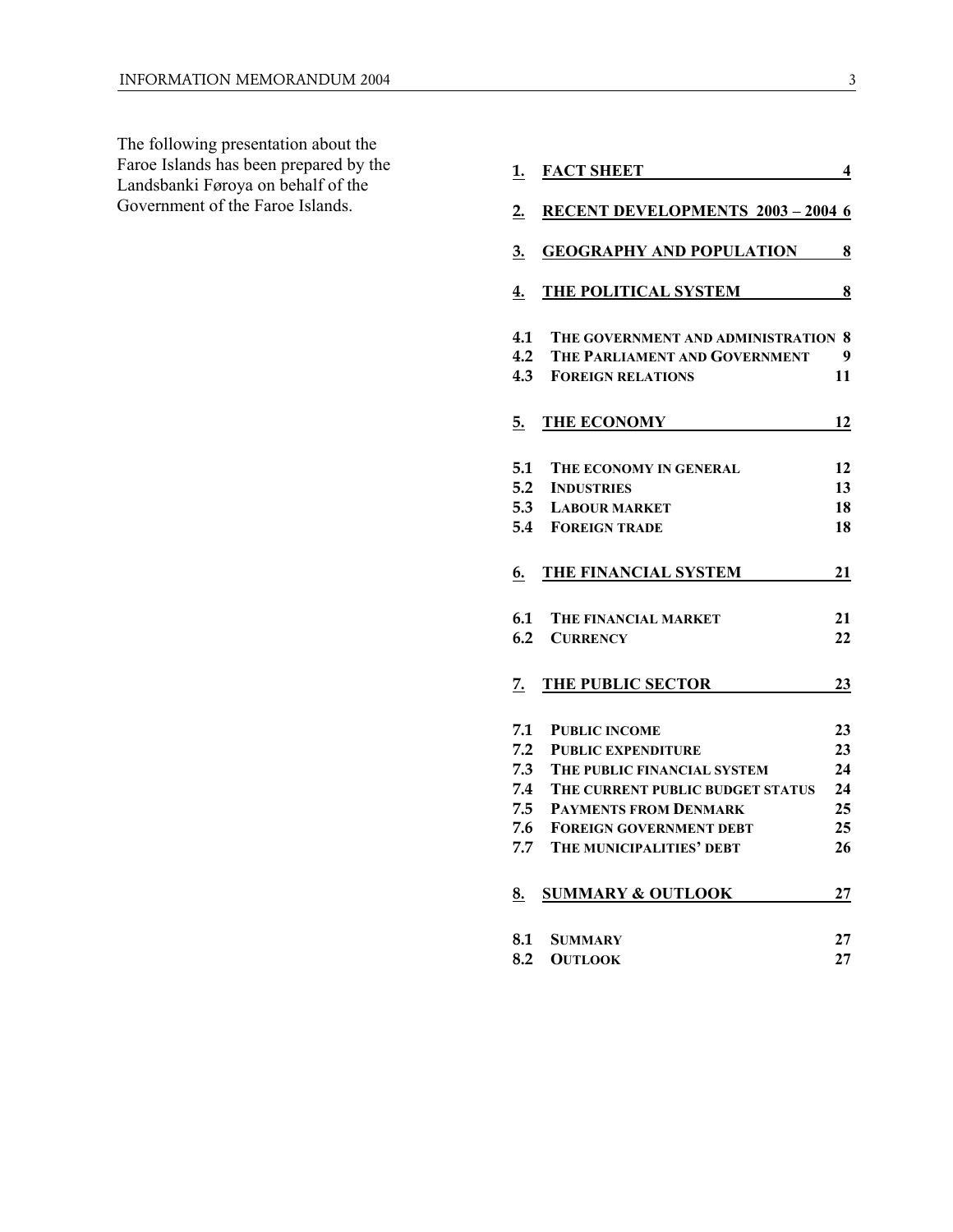# 1. FACT SHEET

# **THE FAROE ISLANDS**

#### *Location*

The Faroe Islands is located in the North Atlantic (62˚N 7˚W), approximately 430 kilometers southeast of Iceland, 600 kilometers west of Norway and 300 kilometers northwest of Scotland. The Faroes is comprised of 18 islands, separated by narrow sounds or fjords.

#### *Land Area*

1400 square kilometers; 545 square miles

*Population (2003)*  48,219

*Main population centers (2003)*  Tórshavn (capital): 18,688 Klaksvík: 4,846

#### *Language*

The written and spoken language is Faroese. The Faroese language is a North Germanic language closely related to Icelandic and to the dialects of western Norway. Nordic languages and English are understood and spoken by most Faroese.

#### *Religion*

Approximately distributed as follows: Evangelical Lutheran Church: 85% Christian Brethren: 10 % Other: 5%

#### *History*

The Faroe Islands is believed to have been discovered and inhabited in the  $8<sup>th</sup>$  century or earlier by Irish settlers. The Norwegian colonization began about hundred years later and developed throughout the Viking Age. The settlers established their own parliament on Tinganes in Tórshavn. The Faroese Parliament is believed to be the oldest in Europe.

Norway and Denmark joined in a double monarchy in the late  $14<sup>th</sup>$  century. When Norway in 1814 was cessioned to the King of Sweden, the Faroe Islands

and Greenland remained under the sovereignty of the Danish Monarch.

Due to the large geographical distance to Norway and Denmark, the Faroese always maintained a special jurisdiction along with their distinct language and culture.

#### *The Political System*

Together with Denmark and Greenland, the Faroe Islands constitutes the Kingdom of Denmark, which is a constitutional monarchy.

Since 1948, the Faroe Islands has had an extensive Home Rule – where so-called Joint Affairs are under Danish State authority, while Faroese affairs are under Faroese Home Rule administration and legislation.

The Faroe Islands has, for example, its own independent area regarding customs and excise, taxation and administration.

Judicial, defense and foreign affairs are among those affairs that cannot be taken over by the Faroese Government according to the Home Rule Act.

The Faroese Parliament (Løgting) is the legislative assembly for Faroese affairs, and also appoints the Prime Minister (Løgmaður), who - along with his cabinet ministers - constitutes the Faroese Government (Landsstýri).

The Løgting has at most 32 MPs elected from seven constituencies. In addition to the elections to the Løgting, the Faroese people elect two representatives to the Danish Parliament.

#### *Head of State*

The Prime Minister, Jóannes Eidesgaard (Social Democrat), since 3 February 2004.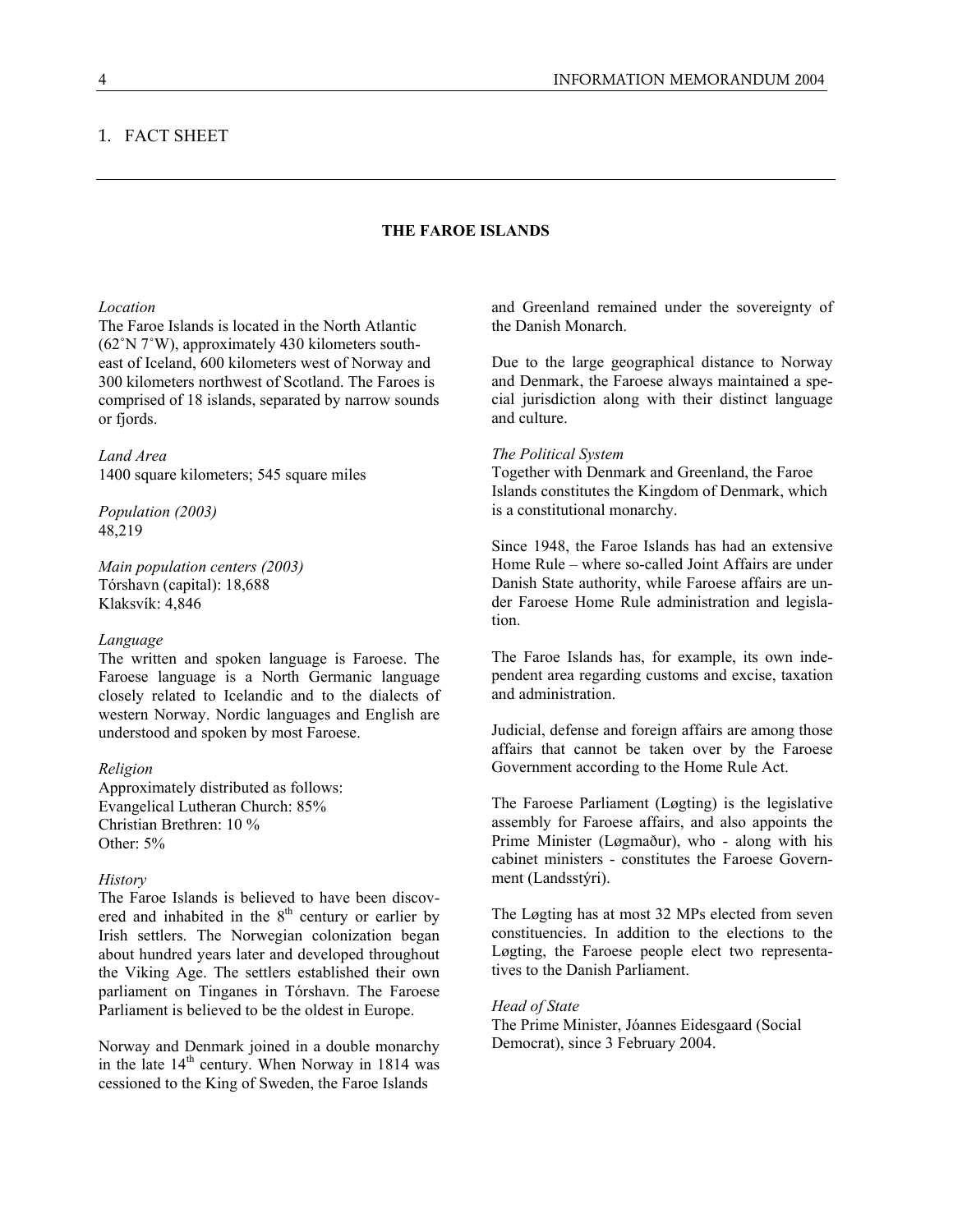# FACT SHEET

# **THE FAROE ISLANDS**

#### *Present Government*

The Faroese Government (Landsstýri) consists of at least two Cabinet ministers led by the Prime Minister. The present cabinet number is seven, including the Prime Minister.

The Faroese Government coalition is currently made up of representatives from the Social Democrats, the Unionist Party and the People's Party.

#### *Currency*

The Faroes is part of the Danish currency area. The Faroese currency unit, the króna, has the same value as the Danish krone. 1 Euro = 7.44 DKK  $1$  US\$ = 5.91 DKK<sup>1</sup>

*Main industries*  Fishing, fish processing and fish farming.

*GDP (2003)*  9.900 mill. DKK

*Export of Goods (2003)*  3.908 mill. DKK

*Main export product groups (2003)*  Fish and fish products: 99.6% Ships: 0.1% Other: 0.3%

*Import of Goods (2003)*  4.641 mill. DKK

*Labor force (2003)* Approximately 27,000

*Labor force divided by industries (approximate)*  Fishing, fish processing and manufacturing: 1/3 Construction and private services: 1/3 Public services: 1/3

#### *Education*

Mandatory from 7 to 16 years of age. Primary school is compulsory up to the ninth class, after which education can be continued in a High School, Business, Technical, Industrial Fishing, or Mariners school.

There are also colleges for Marine Engineering, Nautical, Teacher, Business and Nurses training. There is one University in the Faroe Islands – *Fróðskaparsetur Føroya*.

#### *Transportation*

The transportation of people and goods to and from the Faroe Islands is by both air and sea. Regular flights and car and cargo ferries are available all year round to Denmark, Iceland, Norway and Great Britain. The flight time to Copenhagen (Denmark) is 2 hours and 15 min.

The Faroe Islands has a modern infrastructure with good roads and tunnels. The roads are mainly asphalted, dual-track carriageways and a bridge connects the two largest islands.

 $\overline{a}$ 

<sup>&</sup>lt;sup>1</sup> Using www.ecb.int – 20-10-2004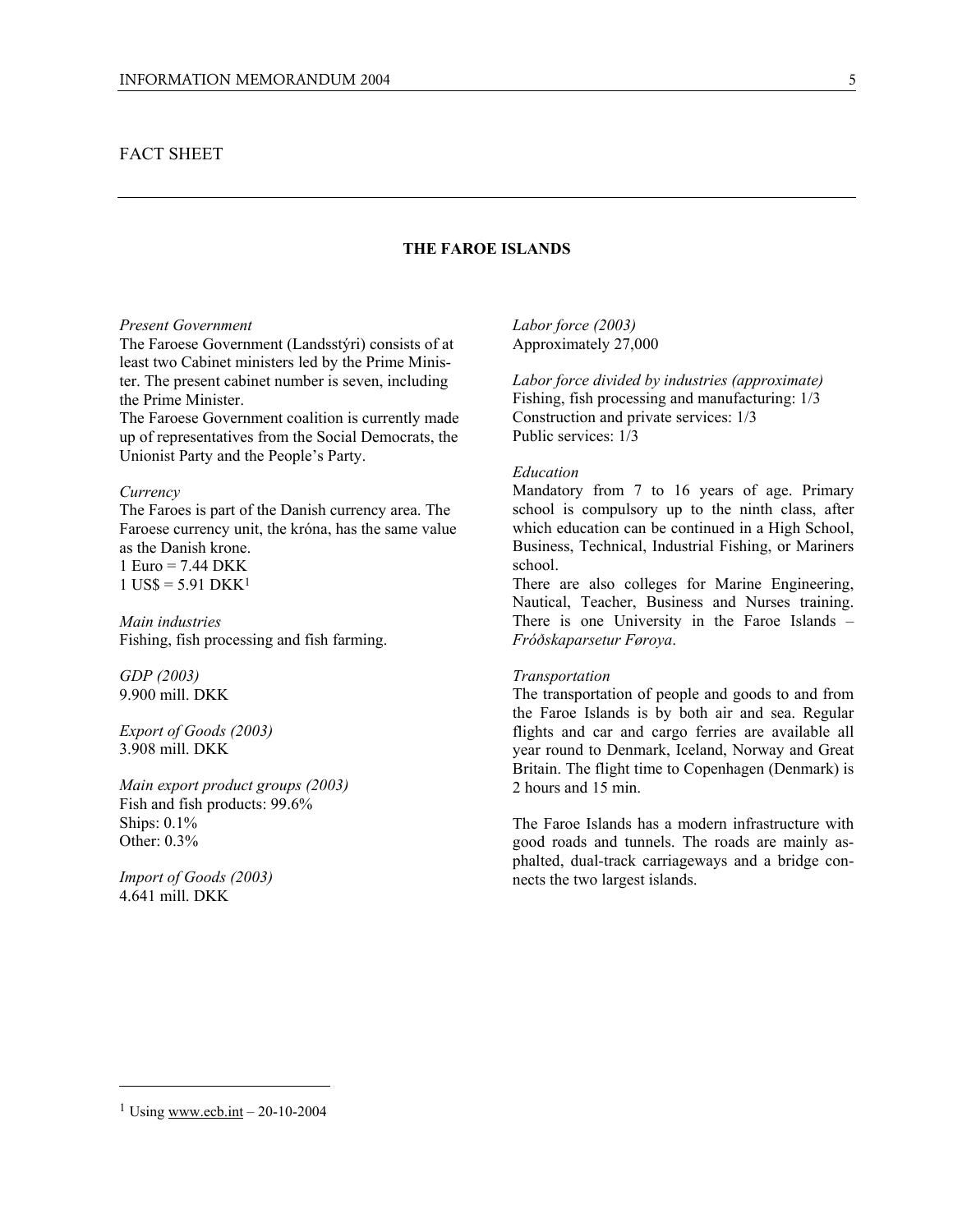Below are the recent developments since the latest publication of *Information Memorandum*.

#### 2.1.1 Population

The population of the Faroe Islands totaled 48,214 in December 2003.

#### 2.1.2 Political

The last election was held on 20 January 2004 and the outcome is discussed below.

In February 2004, the Social Democrats (Javnaðarflokkurin), the Conservatives (Fólkaflokkurin) and the Unionists (Sambandsflokkurin) formed a coalition government. The present Cabinet number was reduced to seven, including the Prime Minister. The former Government planned to make the Faroe Islands an independent country, but the Government is pursuing a new course. The plan is to take over some special matters, and to pass a new and more flexible Home Rule Act.

#### 2.1.3 International relations

On 28 November 2003, the Faroe Islands and the EU entered into an agreement on Faroese membership in the Pan-European System of Cumulation of Origin. This was a positive development in the negotiations with the EU for Faroese industry and the society as a whole.

#### 2.1.4 Economy

The growth was 5% in 2002, but the growth stagnated in 2003 and is expected to remain negative at -2.8%. The outlook for 2004 is growth of approximately 1 to 2%.

The business cycle flattened out in 2003, as total wages and salaries paid in 2003 were only 0.6% higher than in 2002. Despite contractual wage rises of 4% in 2004, total wages and salaries paid in the first three quarters of 2004 increased only by 2%, compared to the same quarters in 2003.

This includes large differences across industries, especially aquaculture experienced a large decline with 30% less paid in wages and salaries in first three quarters of 2004.

#### 2.1.5 Industries *Fishery*

In 2003, there was a drop in the value of the catch by 11%, which can be attributed to both falling prices and volume. Especially the price for haddock (Gadus aeglefinus) and saithe/pollack (Pollachius virens) was significantly lower in 2003. The declining trend for the value of the catch continued and for the first 8 months of 2004 the value of the catch is down approximately 10% compared with the same period in 2003.

#### *Aquaculture*

The Faroese aquaculture industry experienced a record year in 2003, if one considered only the harvest and not the prices. The harvest in 2004 is expected to be much less than in previous years – around 40,000 tonnes. And for 2005 and 2006 estimates are down to 18,000 tonnes per year. For the industry, the future price development is of great importance.

#### *Construction*

Although the level of activity is still high, the growth appears to have flattened out in 2003, up only 1% from 2002. It is expected to remain around the 2003 level in 2004.

#### *Transportation*

With the new tunnel to Gásadalur (completed February 2003), road connections now link all villages on each island and also between some of the islands. A second subsea tunnel, between Borðoy and Eysturoy, is planned, connecting Tórshavn and Klaksvík. Started in December 2003, the project is expected to be finished in 2006.

In March 2003, the old ferry Norröna, which sails from the Faroes to Denmark, Shetland, Iceland and Norway, was replaced with a new ferry.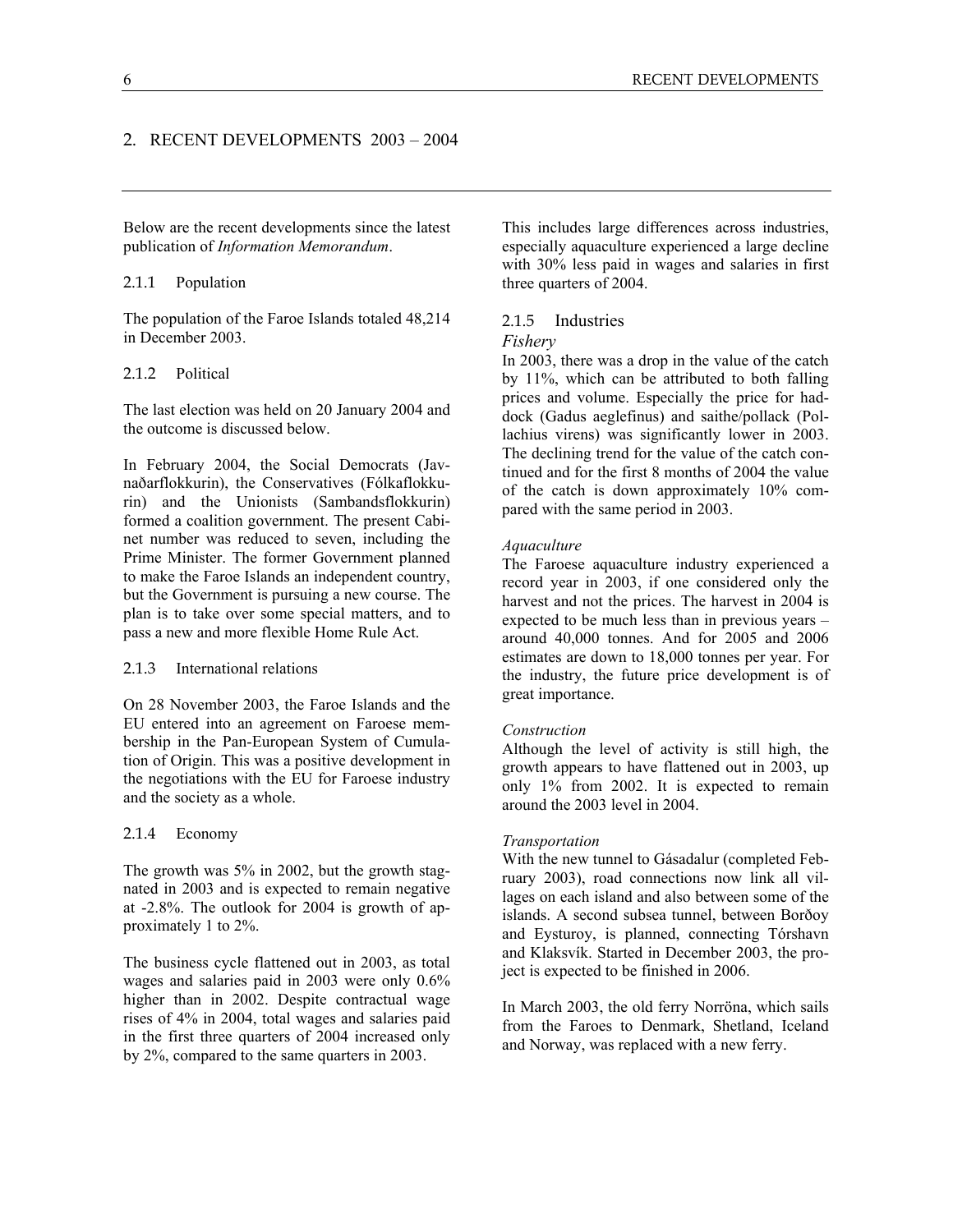The Danish airline company, Maersk Air, announced that it will no longer service Vágar Airport as of 30 October 2004, and now there will be only two companies flying to the Faroese.

#### *Oil*

During 2004, the Ministry of Petroleum was replaced by an oil administration and the responsibilities of the ministry have been divided between the Ministry of Trade and Industry and the Ministry of the Interior. Petroleum affairs will continue as an administration with the official name "Faroese Petroleum Administration".

Also during 2004, a second oil licensing round was opened and a number of companies have expressed interest in applying for these licenses. The licenses are expected to be awarded at the beginning of 2005.

#### 2.1.6 Labour market

Wage negotiations were settled last year. Unskilled workers had their wages settled in June after a five-week strike. The settlement meant that wages increased by 4.7% in 2003 and again in 2004. The public sector agreements were settled in November 2003, and resulted in wages increasing by 3.9% in 2003 and in 2004. In addition to the increased wages, the agreements were improved in other ways.

In 2003, the total wage payments increased by only 0.6% from 6,000 mill. DKK in 2002 to 6,035 mill. DKK in 2003. The wage payments in 2003 were influenced by the 5-week-long strike amongst unskilled workers. This low increase is also to be explained by wage received by fishermen, as they get paid with a part of the value of the catch, therefore, fishermen's pay fluctuates.

In the first three quarters of 2004, the total wage payments increased by 2%.

Unemployment is still at a low level, although there has been a rise lately.

#### 2.1.7 Foreign trade

For 2003, it is estimated that the BoP has fallen to approx. DKK 215 million, and that the trade balance became negative. This downward movement is not likely to continue through 2004, as the main

contributing factors are non-recurring ship purchases.

2.1.8 The financial system

Given the gloomy outlook for the aquaculture industry, the two major banks have in their first-half 2003 financial reports had to set aside considerable reserves against possible losses. However, in 2004 the losses of the major banks seem to be restrained.

The Faroese Securities Market (VMF) has had its first three listings in 2003. The Faroese Government bonds expiring in 2004, 2006 and 2008 have all been listed on the market.

New Faroese 100 and 200-króna notes were released. The rest of the series, 500 and 1000-króna notes, is due out before the end of 2004.

2.1.9 The public sector

The Government account showed a surplus of DKK 22 million in 2003, compared to DKK 191 in 2002 and DKK 697 million in 2001.

In 2003, the Government stopped the high growth in expenses, and this resulted in an increase in expenses by 2% in 2003 compared to 2002.

The budgeted deficit for 2004 is set at DKK -204 million, however this figure may differ from the final result, mainly due to income insecurity. A similar size deficit is planned for the 2005 budget.

If the budget proposal for 2004 holds, the expenses will increase 3.5% this year compared to 2003.

The repayments of principal and interest on loans in 2004 are DKK 208 million (DKK 131.5 million in interests and DKK 76.5 million in repayments). Furthermore, 750 million of the bond debt will be re-financed.

#### *Municipalities*

The number of municipalities is expected to be reduced from 48 to 34 during 2004. The long-term goals for creating larger municipal areas are to provide a basis for decentralizing public administration, social services and to strengthen local government.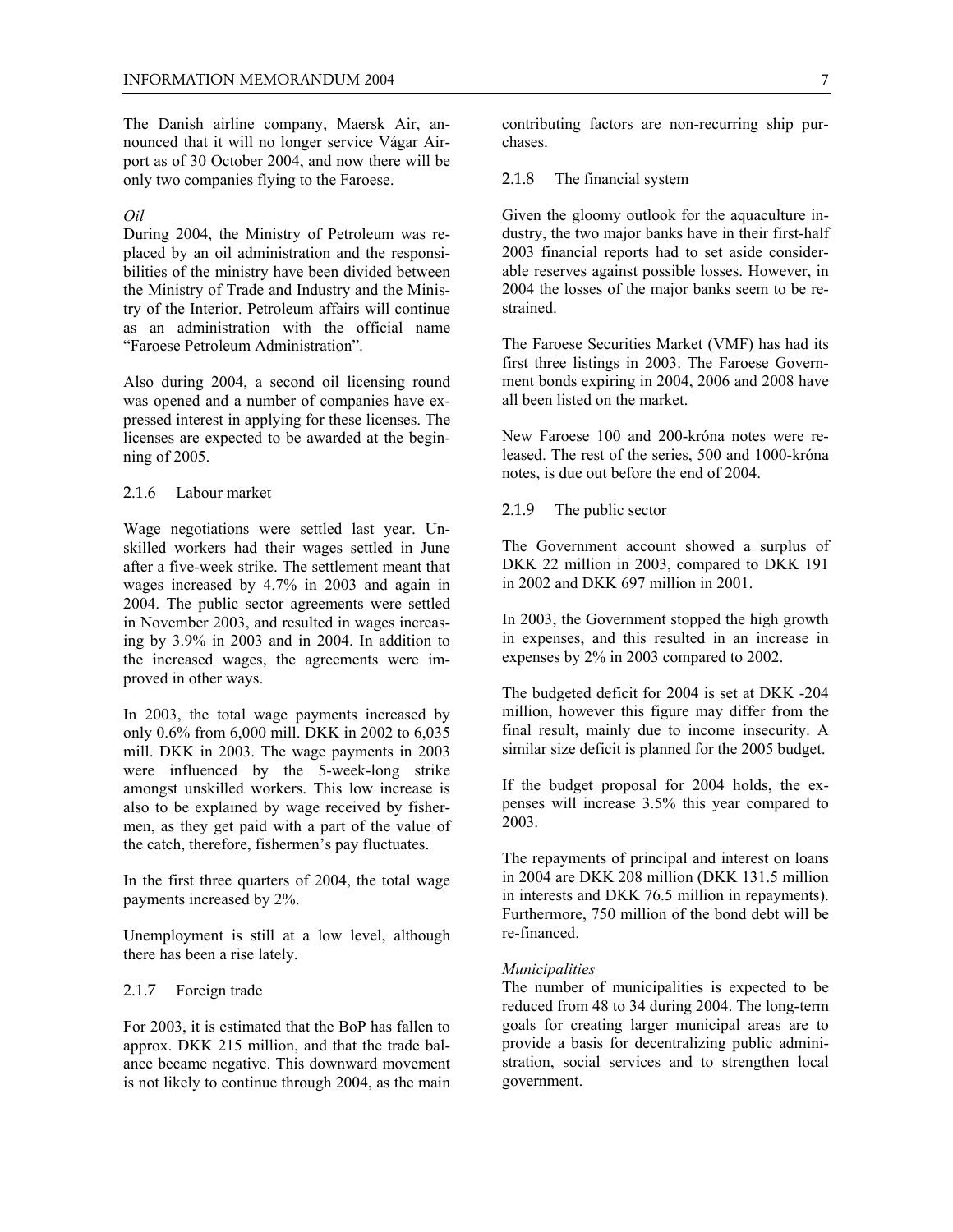# 3. GEOGRAPHY AND POPULATION

The Faroe Islands is an isolated archipelago in the North Atlantic. The distance to the closest neighbor, the Shetland Islands, is just over 300 km. The distance to Iceland is about 450 km and to Norway roughly 675 km. The sailing distance to Copenhagen is about 1500 km.

The Faroe Islands consists of 18 islands, mostly separated by narrow sounds. Of the 18 islands, 17 are inhabited. The total area is 1,400 km2. The largest island is Streymoy (375 km<sup>2</sup>) and the capital, Tórshavn, is situated there.

The population of the Faroe Islands totaled 48,214 in December 2003. Of this number, 18,684 lived in the Tórshavn region and 4,846 in Klaksvík, which is the second largest town.

The distance from the northernmost point of the archipelago to the southernmost is 113 km, and the distance from east to west is 75 km. The highest point, Slættaratindur, is 882 m and the average elevation above sea level is just over 300 m; the total coastline is a little above 1,000 km.

The climate is typically oceanic; the weather is moist, changeable and at times windy. Due to the influence of the Gulf Stream, there is little variation between winter and summer temperatures. For example, the average temperatures in Tórshavn during the coldest and warmest months are 3°C and 11°C, respectively. The shortest period of daylight is five hours and the longest 19 hours.

#### 4. THE POLITICAL SYSTEM

Until 1948, the Faroe Islands was formally a county of the Kingdom of Denmark, although the islands have always enjoyed some special privileges in a number of respects.

Act No. 137 of the Kingdom of Denmark (the Home Rule Act) promulgated on 23 March 1948 accorded Home Rule to the Faroe Islands whereby it obtained the status of a self-governing community within the Kingdom of Denmark. In the Act, the Faroese language and the Faroese flag are acknowledged.

The Faroe Islands elects two representatives to the Danish Parliament (Folketinget). On 20 November 2001, the Unionists (Sambandsflokkurin) and the Republicans (Tjóðveldisflokkurin) each won a seat in the Folketinget, while the Social Democrats (Javnaðarflokkurin) and the Conservatives (Fólkaflokkurin) lost their seats.

#### **4.1 The government and administration**

The fundamental principle of the Home Rule Act is that the administration of all local matters should be

transferred to the Faroese authorities. On the other hand, matters of common interest for the realm are handled by the High Commissioner, who represents the Kingdom's authority in the Faroe Islands.

Matters relating to the Faroe Islands are divided into Special Matters and Joint Matters:

#### **1) Special matters**

In these areas, the Faroese Parliament (Løgting) has legislative authority and the Faroese Government (Landsstýri) has executive power.

There are two types of special matters:

- a) Matters that can be assigned to the Faroese Government, if it or the Danish Government so wishes.
- b) Matters that, after prior negotiations between the parties, wholly or partly, can be assigned to the Faroese Government.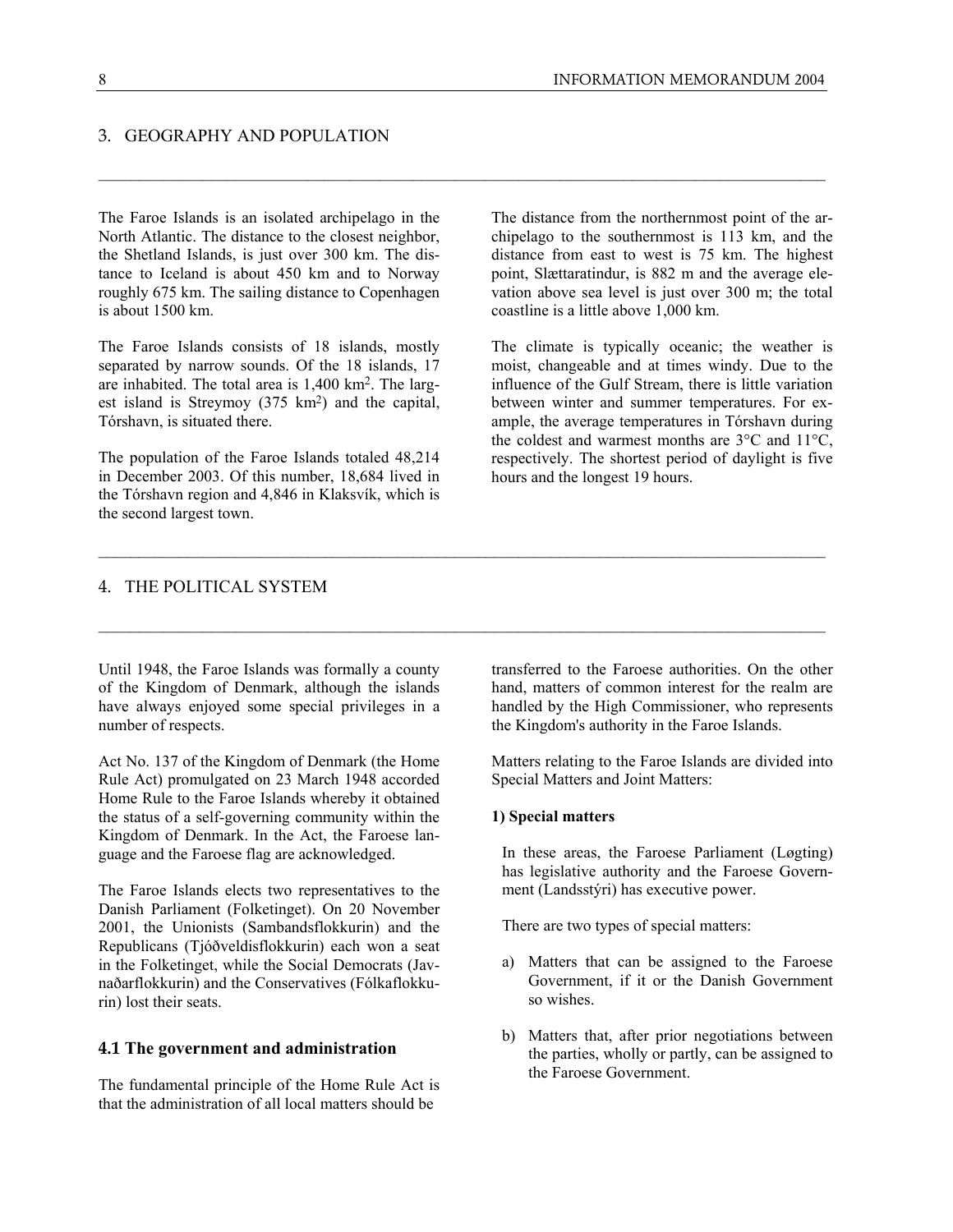The areas that are assigned to the legislative and administrative bodies in the Faroe Islands are, for instance, financial and economic matters, industry, foreign trade and resources in the subsoil. In early 2002, the educational system was officially assigned to the Faroe Islands and the State block grants from Denmark were reduced accordingly.

Certain matters of particular Faroese concern still fall within the jurisdiction of the Danish authorities in accordance with the agreement between the High Commissioner and the Faroese Government.

#### **2) Joint matters**

These are administered by the Danish Government according to the laws of the Kingdom of Denmark. Foreign policy, judicial matters and social legislation are primarily joint matters.

The provisions of the Act stipulate, however, that the administration of certain matters of common concern can be wholly or partly assigned to the Faroese Government or undertaken by the Danish and Faroese authorities jointly.

The Faroese Government now administers the social welfare system and the health services, etc. The legislative authority still lies with the Danish Government, but legislation has to be ratified by the Faroese Parliament for it to be applicable to the Faroe Islands.

To cover joint matters, the Faroe Islands receives State block grants from Denmark.

Areas that generally concern the Faroe Islands only, especially matters concerning Home Rule procedures, rest with the Department of the Danish Prime Minister. The Office of the High Commissioner is under this department. The main rule, however, is that Faroese matters managed by the Danish Government are handled by the relevant Danish ministry.

# **4.2 The Parliament and Government**

The Faroe Islands is governed by the Faroese Parliament (Løgting)2, which is the legislative body dealing with special matters and joint matters, etc. Laws passed by the Faroese Parliament pertaining to

 $\overline{a}$ 

special matters are termed "Løgting Acts", and must formally receive the consent of the Prime Minister of the Faroe Islands (Løgmaður). Laws on joint matters passed by the Danish Parliament (Folketinget) must be ratified by the Faroese Parliament to be applicable to the Faroe Islands. These laws are termed "Danish Kingdom Law Recommendations".

The Faroese Parliament is elected every four years, however, a majority of the members of Parliament or the Prime Minister may call an unscheduled election. There is universal suffrage for those over the age of 18. The Parliament consists of up to 32 members of which 28 are directly elected from the various constituencies and up to five are distributed according to a special at-large system. There are seven  $constituencies<sup>3</sup>$  comprised of geographical regions and at present there are six political parties represented in the Parliament. The last election was held on 20 January 2004 and the outcome is discussed below.

In addition to being divided into the usual spectrum of political left and right, the electorate is also divided in accordance with the attitude towards the political relationship with Denmark, in particular to what extent the Faroe Islands should or should not be independent of Denmark.

The executive or administrative body, is the Faroese Government (Landsstýri)4, which is appointed by the Faroese Parliament.

In February 2004, the Social Democrats (Javnaðarflokkurin), the Conservatives (Fólkaflokkurin) and the Unionists (Sambandsflokkurin) formed a coalition government. Autonomy is still being pursued by gradually increasing more of the joint matters on a step-by-step basis.

 $\overline{a}$ 

<sup>2</sup> www.logting.fo

<sup>3</sup> They are: Vágar, Northern and Southern Streymoy, Eysturoy, Norðoyggjar, Sandoy and Suðuroy.

<sup>4</sup> www.tinganes.fo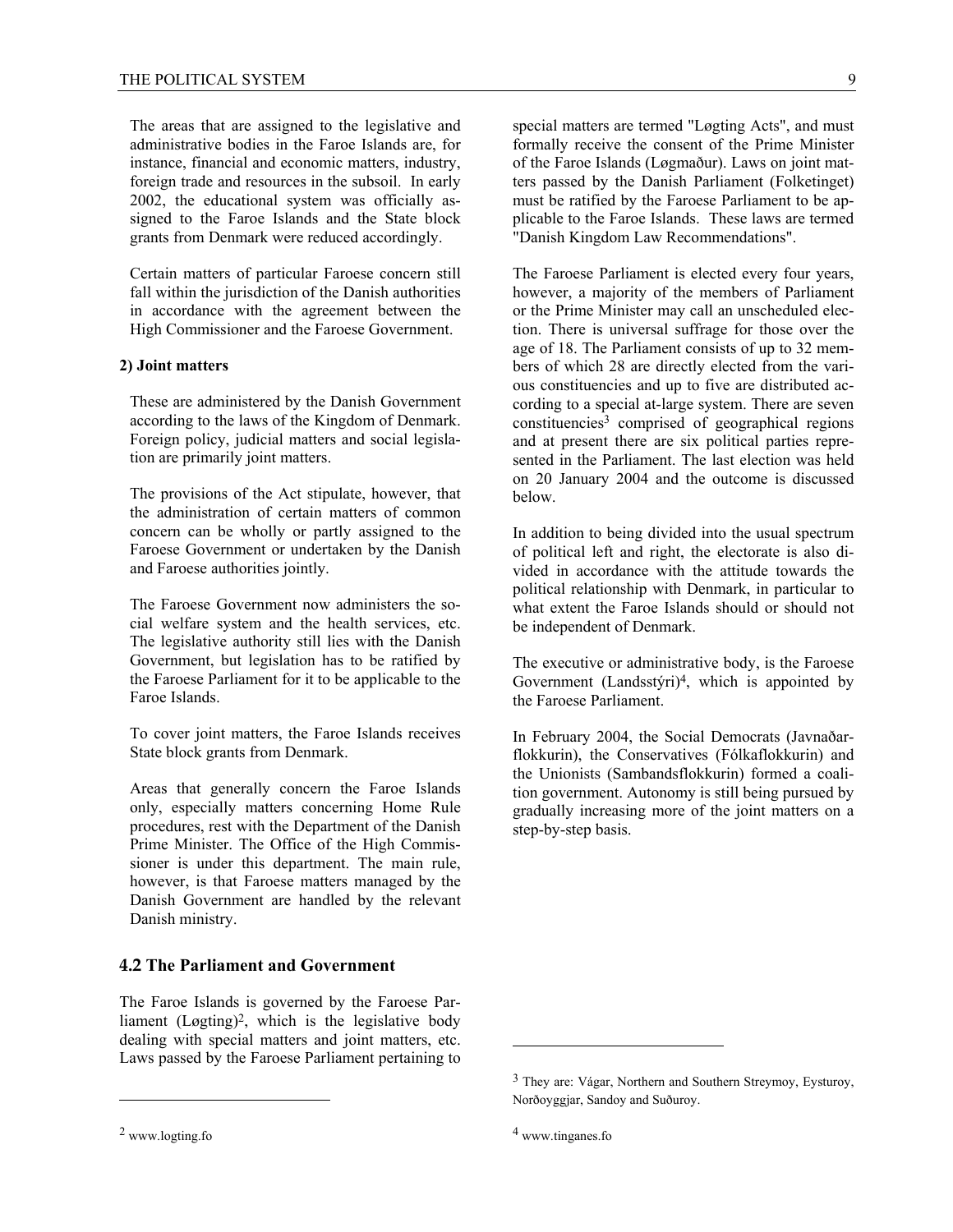|                                                             |                        | 2002               |                        | 2004               |  |
|-------------------------------------------------------------|------------------------|--------------------|------------------------|--------------------|--|
|                                                             | Percentage<br>of votes | Number<br>of seats | Percentage<br>of votes | Number<br>of seats |  |
| Fólkaflokkurin (Conservatives, moderate autonomists):       | 20.8                   |                    | 20.6                   |                    |  |
| Sambandsflokkurin (Conservatives, unionists):               | 26.0                   | 8                  | 23.7                   |                    |  |
| Javnaðarflokkurin (Social Democrats, moderate unionists):   | 20.9                   |                    | 21.8                   |                    |  |
| Sjálvstýrisflokkurin (Conservatives, moderate autonomists): | 4.4                    |                    | 4.6                    |                    |  |
| Tjóðveldisflokkurin (Republicans, for independence):        | 23.7                   | 8                  | 21.7                   | 8                  |  |
| Miðflokkurin (Christian Center Party):                      | 4.2                    |                    | 5.2                    |                    |  |

# **Føroya Løgting (Faroese Parliament) now has the following composition5:**

The Faroese Parliament elected in 1994 was the first parliament to function under a new system of governing based upon ministerial directorates. The executive currently is divided into seven ministries:

- The Office of the Prime Minister
- The Ministry of Finance
- The Ministry of Fisheries & Maritime
- The Ministry of Trade and Industry
- The Ministry of Social Affairs & Health
- The Ministry of Education and Culture
- The Ministry of Interior

l

A director general, who reports to the minister in charge, heads each ministerial directorate. The directorates are again split up into different divisions with sub-directors. The number of ministers was intended to match the number of directorates, however, for political considerations the number of ministers may vary. At present, there are seven ministers comprising the Faroese Government:

#### **Jóanes Eidesgaard (Javnaðarfl.):**

Prime Minister.

Minister for Constitutional Affairs, Central Administration and Foreign Policy.

#### **Bjarni Djurholm (Fólkafl.):**

Deputy Prime Minister Minister for Trade and Industrial Affairs

#### **Bárður Nielsen (Sambandsfl.):**

Minister for Finance and Economic Affairs

# **Bjørn Kalsø (Sambandsfl.):**

Minister for Fisheries and Maritime Affairs

# **Hans Pauli Strøm (Javnaðarfl.):**

Minister for Social Affairs & Health

# **Jógvan á Lakjuni (Fólkafl.):**

Minister for Educational and Cultural Affairs

# **Jógvan við Keldu (Fólkafl.):**

Minister for Interior Affairs

Jóannes Eidesgaard, Bjarni Djurholm, Bárður Nielsen, Jógvan á Lakjuni and Jógvan við Keldu were elected to the Parliament and yielded their seats to their alternates upon entering the government.

<sup>5</sup> Note that due to the nature of the special at-large distribution system, votes and seats do not necessarily coincide.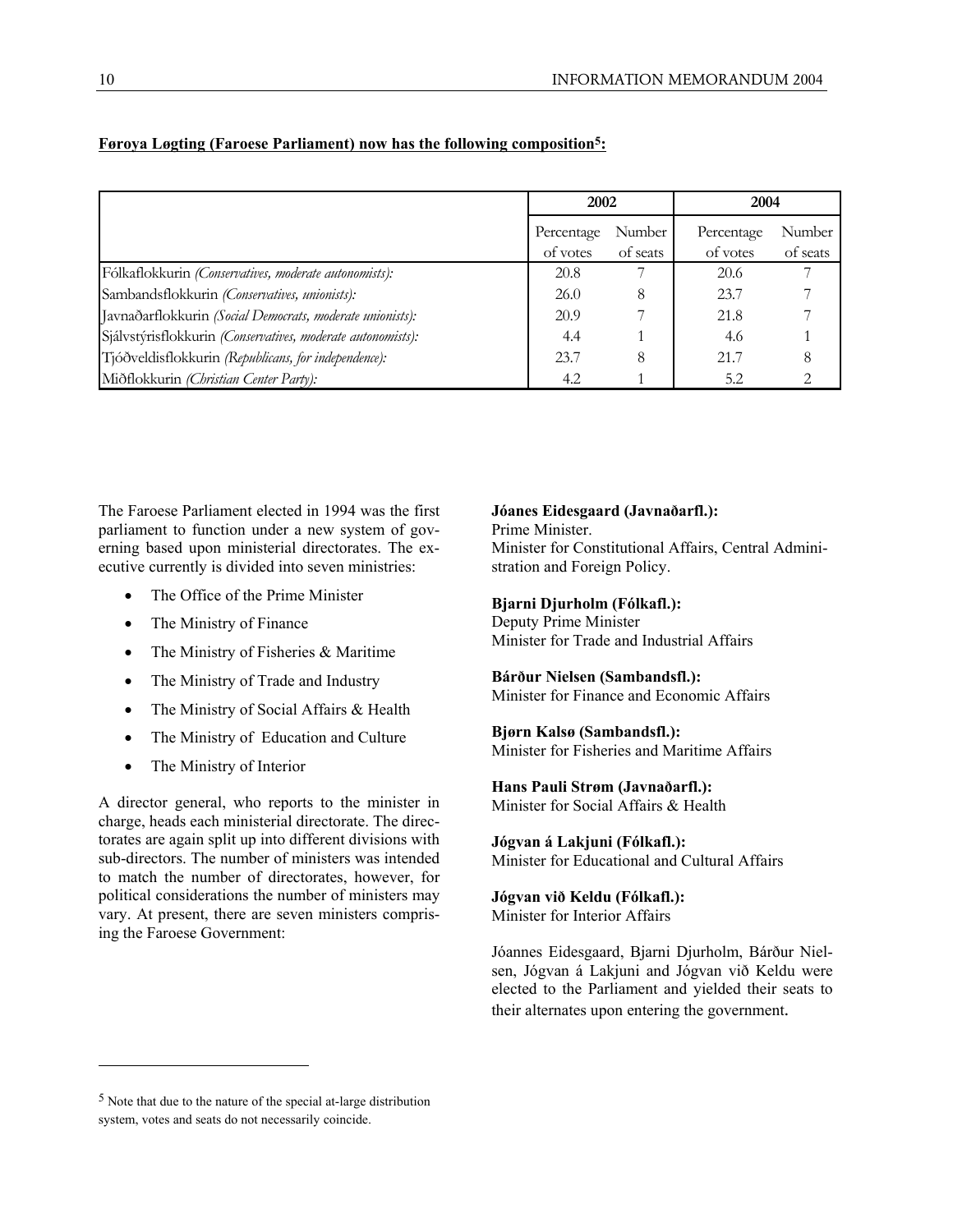#### **4.3 Foreign relations**

In general, the Danish Government has the responsibility for the foreign affairs of the whole Kingdom, including the Faroe Islands. However, it has become common practice for the Faroese government itself to conduct negotiations involving fishing and trade agreements with other countries, although assisted by the Danish Foreign Office.

#### 4.3.1 Agreements with Denmark

The economic crisis in the first half of the 1990s, led to many agreements between the Danish and the Faroese Governments during the 1990s.

The latest agreement entered into force on 10 June 1998. It deals with Faroese debt repayments, rescission of previous agreements, etc. The Danish Government also observed in this agreement the Faroese Government's objective to make the Faroe Islands a sovereign state.

Four rounds of negotiations were held without reaching an agreement on how to settle the transition period between the present status and future independence.

Now, the Faroese Government is pursuing a new course. The plan is to take over some special matters, and to pass a new and more flexible Home Rule Act.

#### 4.3.2 International Organizations

The particular status of the Faroe Islands, as well as the unique structure of trade and industry, makes it difficult to share common interests and views with Denmark on a number of areas regarding international co-operation and bilateral or multilateral agreements. Therefore, various treaties and international agreements, which are subject to the consent of the Danish Parliament and which are of special

Because of this, Denmark's participation in international economic organizations does not automatically include the Faroe Islands.

Negotiations are often conducted with the Faroe Islands at a later stage and this explains the time lag before the Faroe Islands joins various international organizations. For instance, Denmark subscribed to GATT in 1950 and the Faroe Islands in 1954.

4.3.3 Relations to the European Union

Although Denmark has been a member of the European Community since 1973, the membership does not include the Faroe Islands. In 1974, the Faroese Parliament voted unanimously against applying for membership.

Instead of membership, the Faroe Islands has a trade agreement with the EU.

In principle, the agreement with the EU has been a mutual free trade agreement similar to the type made by the EU and the EFTA countries in the 1970s. The agreement with the EU originates from 1992 and has been adjusted and amended over the years.

On 28 November 2003, the Faroe Islands and the EU entered into an agreement on Faroese membership in the Pan-European System of Cumulation of Origin. This was a positive development in the negotiations with the EU for Faroese industry and the society as a whole.

Recently, some political parties have sought to reopen the question to investigate the current conditions of membership in the European Union, but discussions have not gained any momentum.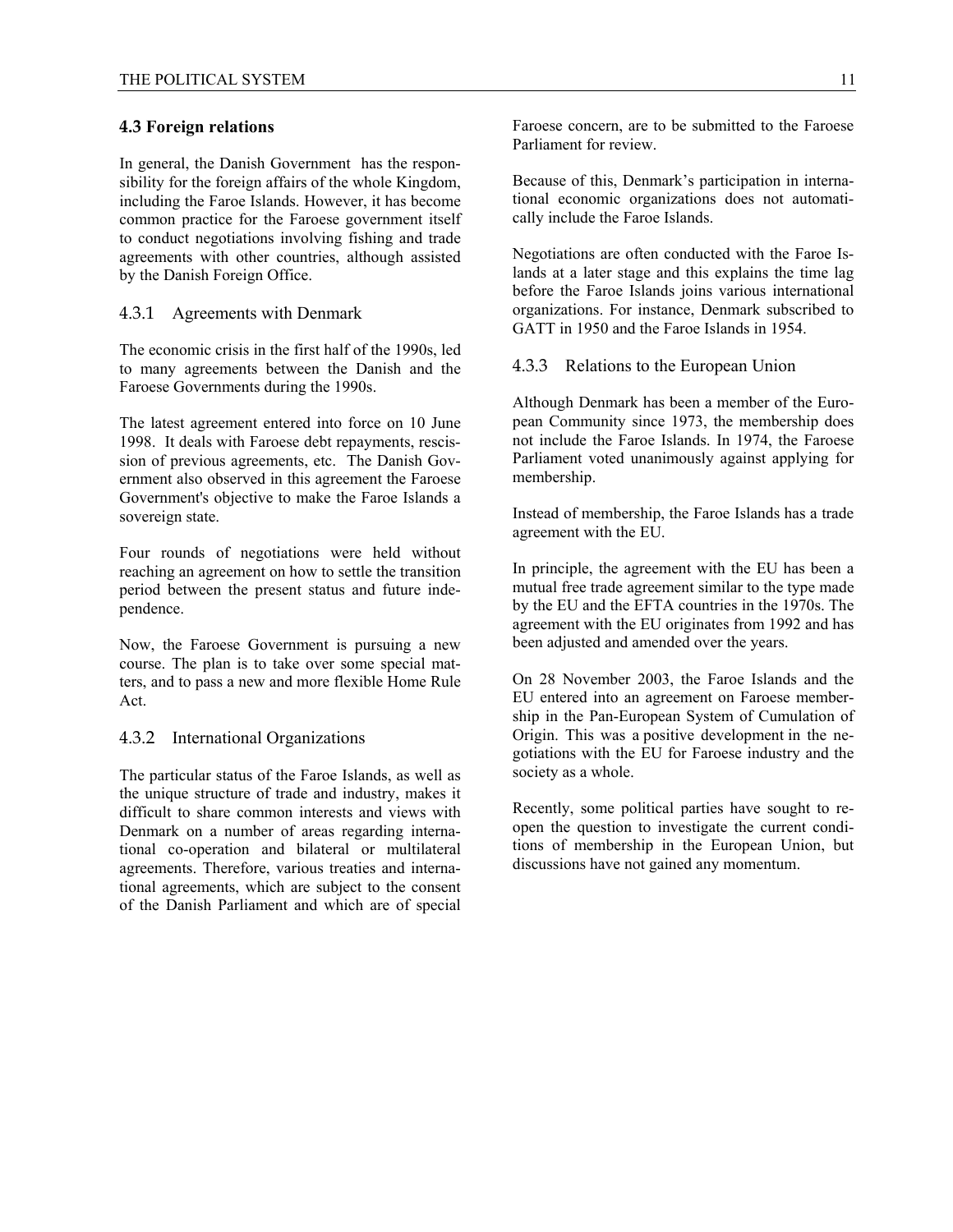# 5. THE ECONOMY

#### **5.1 The economy in general**

The Faroe Islands is an industrialized country with a standard of living comparable to other Nordic countries. The economy has, however, a high dependence on the fishing industry, compared to other Nordic countries.

Any economy with high dependence on the fishing industry is bound to be vulnerable to the cyclical changes in prices and catches. These are volatile and these have left their mark on the economic history of the islands.

This dependence is evident in the export account of goods, of which fish products on average account for more than 95 percent of the export value (Appendix E, Table 3).

The Faroese economy is thus very sensitive to the international market for fish. Consequently, the export income can fluctuate significantly from one year to the next because of changes in catch and price, and these fluctuations spread quickly throughout the economy.



As can be seen from the chart above, the Faroese Gross National Income (GNI) per capita has varied considerably, from the economic crisis in the beginning of the 1990s and through the growth period from 1994 to 2002 (Appendix C, Table 1). The chart also shows that the spread between the Danish GNI and the Faroese almost disappeared in 2002, only to widen again in 2003.

More than a quarter of GDP is derived from the fishing and fish processing industries (Appendix C,

Table 2). The fishing industry is also the basis for other sectors, such as shipyards and industries equipping the fishing industry. The chart below shows Faroese and Danish GDP distribution.

 $\_$  , and the state of the state of the state of the state of the state of the state of the state of the state of the state of the state of the state of the state of the state of the state of the state of the state of the



The chart shows that the economy is more dependent on primary industries than other economies, i.e. the Danish. Efforts to diversify the economy have been made, but so far without any notable success.

#### 5.1.1 Recent developments in the economy

The Faroese economy experienced an extraordinary growth period after the depression years 1990-1994. In the years 1998-2001, the growth of nominal GDP (at factor cost) was over  $8\%$  p.a. The growth was 5% in 2002. Growth stopped in 2003 and is estimated now to be a negative -2.8%. The outlook for 2004 is a growth of approximately 1 to 2%.

Growth has stagnated and become negative, especially due to the negative contribution of the exporting industries. First, the prices of consumption fish have stagnated or decreased. Second, the prices for shrimp and salmon have decreased, and third infectious salmon anemia (ISA) has limited the output of the aquaculture industry. Falling prices have resulted in a 7.3% decrease in the aggregated export in 2003 compared to 2002.

The consumer price index has been revised as of the beginning of 2001. The year-on-year inflation in 2003 was 1.3%, which remains a relatively modest inflation rate. The price level is shown in Appendix H, Table 6.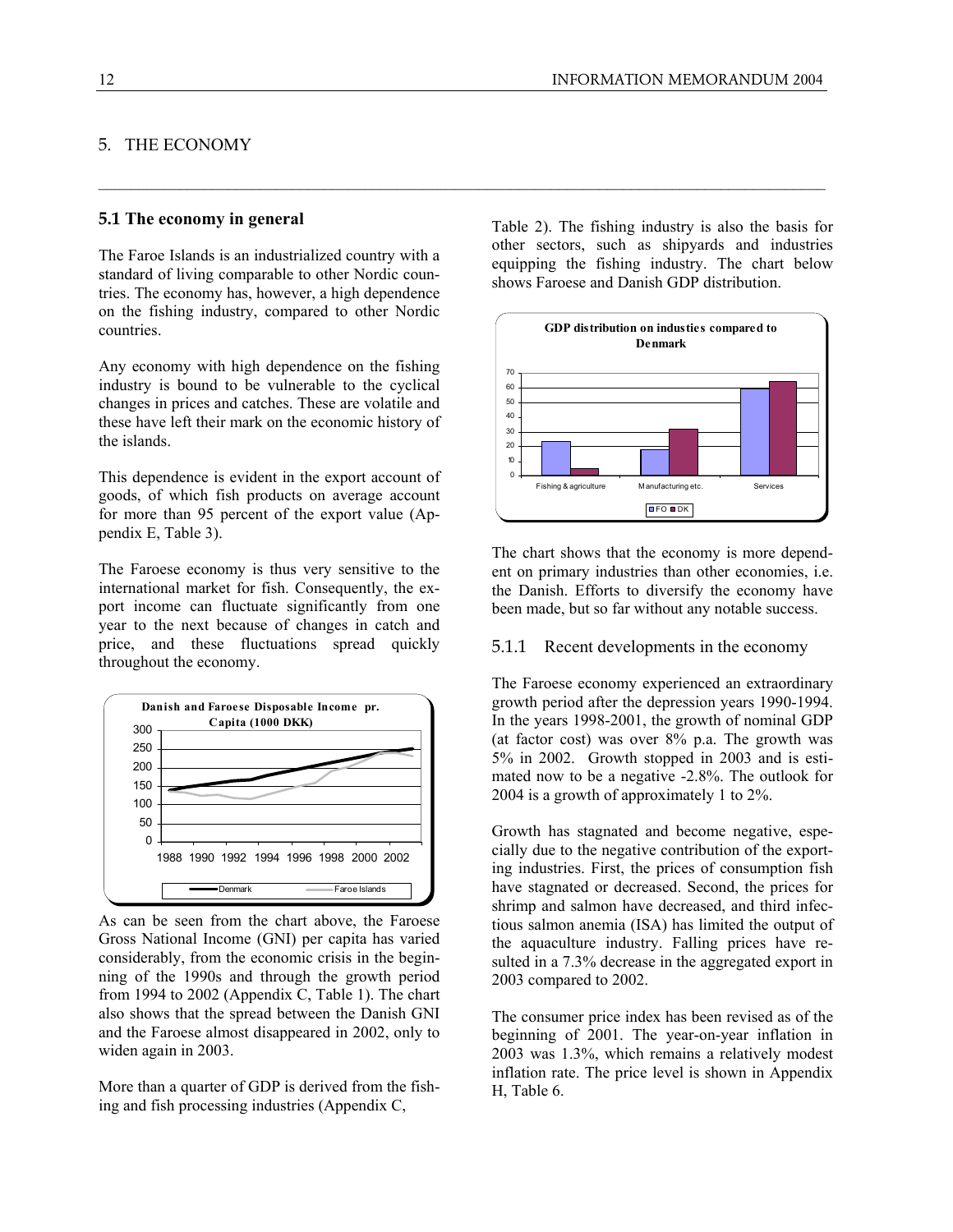Another influential factor for the Faroese economy is the annual grant from Denmark, which steadily grew over the years up to 2002 when the Faroese Government lowered the grant. During the depression years of 1991 - 1994, the state transfer in percentage terms increased to almost a quarter of GDP, but by 2003 it had decreased to about 8% of GDP (Appendix D, Table 4).

The recent development in wages illustrates a similar pattern. From 1997 to 2002 total wages and salaries paid have increased by approximately 10% p.a. The business cycle flattened off in 2003 as total wages and salaries paid in 2003 were only 0.6% higher than in 2002. Despite contractual wage rises of 4% in 2004, total wage payments increased by 2% in the first three quarters of 2004, compared with the same quarters of 2003.

# **5.2 Industries**

#### 5.2.1 The fishing industry

#### *Developments in the fishing industry*

Before the mid-1970s, the Faroese fishery was mainly based on fishing on the high seas. The extension of national fishing boundaries, however, necessitated, to a significant degree, a reorganization of the Faroese fishing industry towards exploiting the resources in Faroese exclusive economic zone ("200 mile zone"). Today, a significant part of the fish export value still comes from fishing in foreign waters and high seas, although most of the fishing in foreign waters is reimbursed by reciprocal rights in Faroese exclusive economic zone.

After the transition period, a problem concerning surplus capacity became clear and this grew worse during the expansion of the fleet in the 1980s. In addition, the fleet was becoming increasingly more effective due to more efficient fishing methods, partly because more modern fishing equipment was increasingly used. This increasing pressure, mixed with a deterioration of the fishing stocks from natural causes, resulted in a slump in catches, especially for cod, haddock and saithe, which make up most of the catch destined for human consumption.

Beginning in the early 1970s, the fishing industry also became increasingly subsidized and this twisted the market forces in unfortunate ways. Finally, in 1992, the subsidies were replaced by a capital subIn the late 1980s, a condemnation plan was initiated whereby the ship owners were paid to give up their fishing vessels<sup>6</sup>. This resulted in a capacity reduction of around 30%. The intent of this plan was to increase the catch for each remaining vessel and in the end, increase the competitiveness and the total catch.

Approaching the mid-1990s, the cod stock turned out to be in better shape than previously estimated and the catch of cod increased gradually from 1993 to 1997. The export value, however, did not increase as much because a large portion of the export was unprocessed fish. Over a five-year period, this has changed partly because of more local processing, but more specifically because of a general increase in world market prices, especially for cod. In 2002, the prices were lower again, but the total catch was one of the best ever.

Statistically, total catches by Faroese ships in general increased from 1993 to 2002, but there were differences among the various species, as can be noted in Appendix G, Table 1.

The general increase in prices and the overall growth in catches within Faroese exclusive economic zone has resulted in an elevation of the export value. From 1998 to 2002, the total export value increased by 47%, while the landed weight increased somewhat less. This even understates the actual value increase, because the catch of the cheaper blue whiting has grown by a multiple of 13 since 1996.

However, in 2003 there was a drop in the value of the catch by 11% that can be attributed to both falling prices and volume. Especially the price for haddock and saithe was significantly lower in 2003. The declining trend for the value of the catch seems to be continuing and in the first eight months of 2004 the value of the catch is down approximately 10%, compare with the same period in 2003.

 $\overline{a}$ 

<sup>6</sup> Development of fleet. See Appendix G, Table 2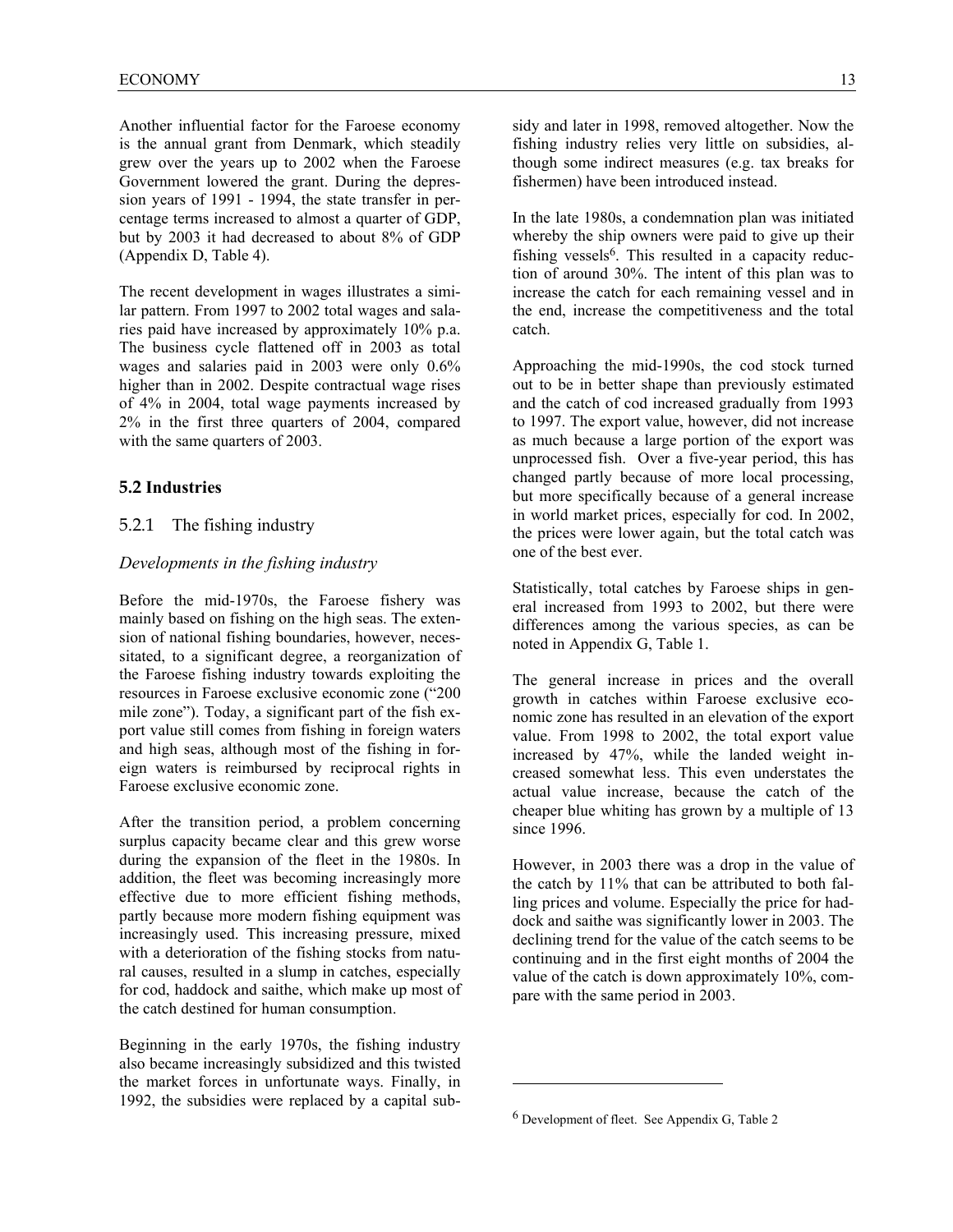# *Fishery management*

Quotas (TAC) were introduced by law in 1994, but by June 1996 the quotas were replaced by a new system of "Fishing Days". The new system focuses on viability and takes into account the differences in fishing gear and relative size of the vessels. The number of Fishing Days in a fishing year (commencing on 1 September) is set by law on the recommendation of an advisory board comprised of representatives from in and around the industry. The recommendation is based on estimates of the fish stocks and the level of fishing effort. Each ship within each group thus gets a certain number of fishing days during which it may fish. Therefore, the TAC quota is a guiding factor rather than an exact amount. Fishing days are partly tradable.

The advantages of a fishing-days system compared to a quota system are mainly that vessels can take all their catch ashore rather than throwing fish overboard and furthermore curtails the fraudulent practice of landing fish under a false name. The disadvantages are mainly that the system is not efficient in protecting specific species and it does not take into account technological improvement over the years. For these reasons, it is necessary to adapt the number of fishing days to the catching capability, which increases over the years.

Although there has been significant restructuring within the fishing industry, there still is a slight over capacity of vessels. Other means, such as limiting the number of fishing days and encouraging the fishing of other species are being used to diversify and, hence, reduce the capacity indirectly. The Faroese fishing fleet catches various species of fish (see Appendix G, Table 1). Restrictions are also enforced by limiting and banning fishing in specific areas for longer or shorter periods. This is especially useful for the protection of spawn and young fish.

# 5.2.2 Aquaculture

The fish farming industry<sup>7</sup> is a relatively new industry in the Faroe Islands. It started in the early 1980s and has since emerged into the second most important contributor to the Faroese economy. Production has been volatile over the years.

In the early 1990s, the industry was in distress and the number of licenses went from 60 to about 15 through a series of mergers and acquisitions. Vertical integration took place such that companies now, wholly or partly, own the production from smolt to processing factory. This also allowed for larger permits and a foundation for better planning in production, less strain on the environment and a better financial result. The boom in the industry has also attracted foreign investments, but foreign ownership was by law restricted to 33% of equity. However, in 2004 this restriction was removed for the Faroese fish farming industry.

The industry experienced a record harvest in 2003. The production was around 62,000 tonnes and the export value DKK 964 million, which corresponds to 25.8% of total export. After a period of high growth, yet volatile prices, the industry has run into major problems with infectious salmon anemia (ISA) and expectations are greatly reduced.

The harvest in 2004 is expected to be much less than in previous years – around 40,000 tones. And for 2005 and 2006 estimates are down to 18,000 tonnes per year. For the industry, future price development is of great importance and the price has improved slightly since it reached a bottom in the summer of 20038. One thing that could change this scenario is if an ISA vaccine would prove to be successful. It is not clear if the EU will allow this or if it will be as effective as hoped.

There has been a tendency towards more processing of sea-farmed fish. Traditionally, farmed fish has been exported iced or frozen, but a growing share has been processed to smoked or dinner-ready portions.

The fish farming industry conducts research to improve the quality and efficiency of production. There is also ongoing research in the farming of other species of fish, mainly cod and halibut, but so far this has not proven to be commercially viable.

-

-

<sup>7</sup> Farming of salmon and trout.

<sup>8</sup> Source: "Statistics Norway" - http://www.ssb.no/laks/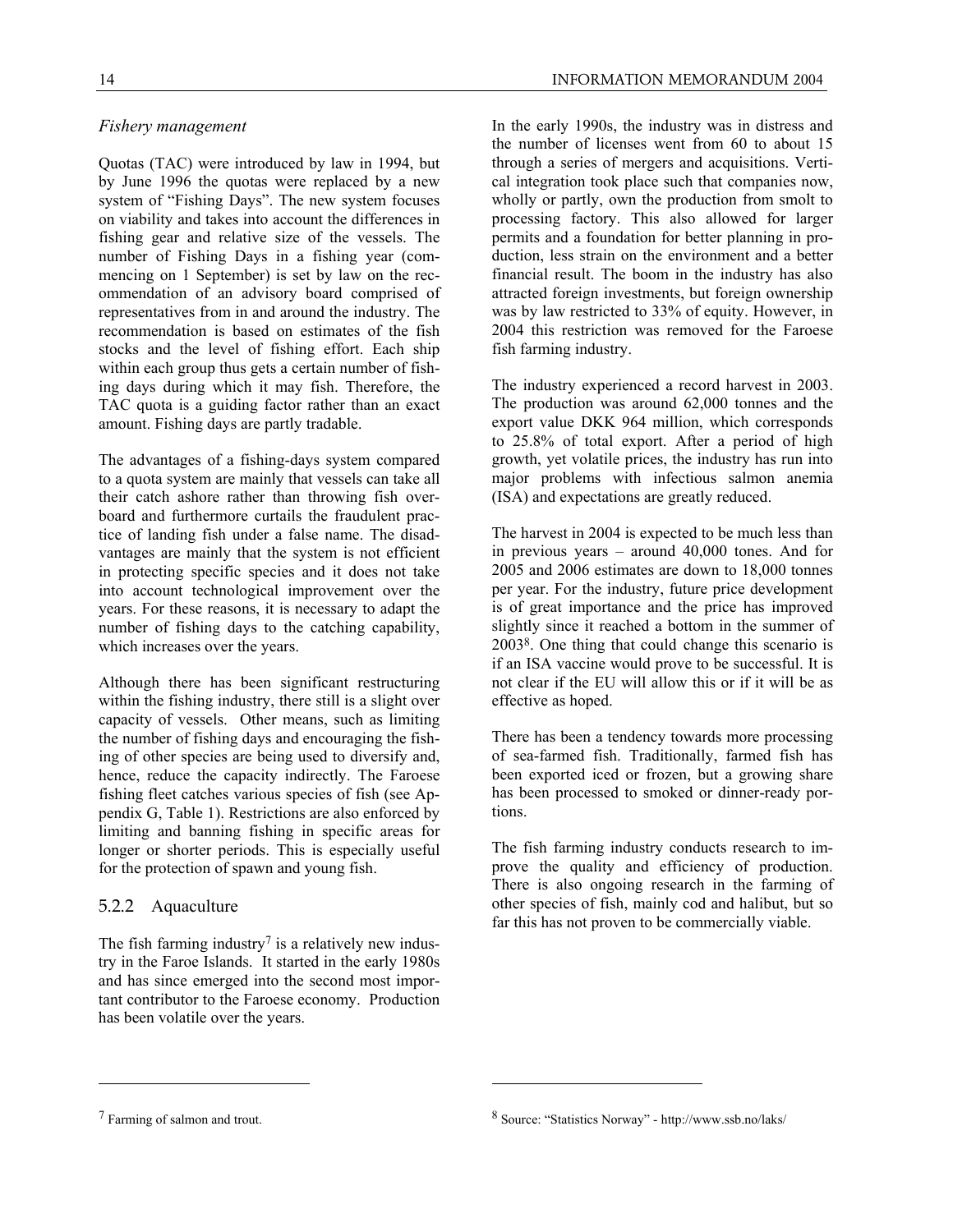# 5.2.3 Whaling

The pilot whale still contributes to the meat supply in the Faroe Islands. Total catch was 151 tonnes or 3 kilos per person in 2003. The blubber, which is also eaten, amounted to 135 tonnes.

Catches have varied between zero and 900 tonnes in recent years. Although these catches are significant to the Faroese, the annual catch is only about 0.1% of the total stock of pilot whales in the North Atlantic. Therefore, the catch poses no threat to the pilot whale stocks.

# 5.2.4 Agriculture

Farming in the Faroe Islands is not a major sector of trade. Only about one percent of GDP in factor prices is derived from farming. The seven and a half million liters of milk produced in 2002 meets the domestic demand. The production has been slightly lower in 2003. The domestic production of other dairy products is open to competition from abroad, yet about 75% of the home market is supplied by domestically produced products.

The 2003 production of mutton was approx. 800 tonnes, which corresponds to 60% of the total demand. The production of beef and beef products amounts to around 110 tonnes. This is just a small percentage of the total consumption; meat imports, therefore, remain at a comparatively high level.

# 5.2.5 Construction

The construction industry in the Faroe Islands has had a very significant impact on the economy, compared to other countries. Most Faroese homes are spacious and the Faroe Islands has generally high private housing standards.

During the 1980s, many houses, roads, tunnels, harbors, etc. were built or upgraded all over the country. However, when the depression hit, only about 20 houses were built per year, compared to a couple of hundred previously. Worker compensation fell from DKK 348 million per year to DKK 98 million in 1995.

Recently, both private and public construction has been booming again and compensation of employees has risen back to DKK 348 million in 2003 (Appendix H, Table 3). Although the level of activity is still high, the growth appears to have flattened out in 2003, up only 1% from 2002. It is expected to remain around the 2003 level in 2004. The previously referenced workforce shortage in the industry is not critical at present, even though unemployment figures remain low.

# 5.2.6 Transport

#### *Internal*

The transportation facilities in the Faroe Islands are good. With the new tunnel to Gásadalur, which was finished in February 2003, road connections now link all villages on each island and also between some of the islands.

In December 2002, the first subsea tunnel in the Faroese was opened between Vágar and Streymoy. This is the first partly user-financed investment of its kind in the Faroe Islands. A second subsea tunnel is planned for between Borðoy and Eysturoy. The project started in December 2003 and is expected to be finished in 2006.

Both passenger and cargo transport is provided on a daily basis to all but two of the inhabited islands and most villages. Ferries and helicopter services are available to the islands that are not directly linked to the road system, and bus service is the most common form of transport for the other areas. The public transport company, Strandfaraskip Landsins<sup>9</sup>, maintains most of these routes, while numerous private companies offer passenger and cargo services on request.

#### *External*

l

Two airline companies $10$  one from the Faroe Islands and one from Iceland handle the air services to and from the Faroe Islands. Until 30 October 2004, the Danish airline company Maersk Air also served Vágar Airport, but it has now stopped. It is expected that Atlantic Airways will increase the number of their flights to fill in the gap.

Depending on the season, there are two to four daily flights to Denmark (Copenhagen and Billund), two to five flights a week to Iceland and two to four

<sup>9</sup> A timetable of the routes for the ferries and buses is available at www.ssl.fo and for helicopter services at www.atlantic.fo

<sup>10</sup> The two companies are: Atlantic Airways (www.atlantic.fo), and Air Iceland (www.airiceland.is).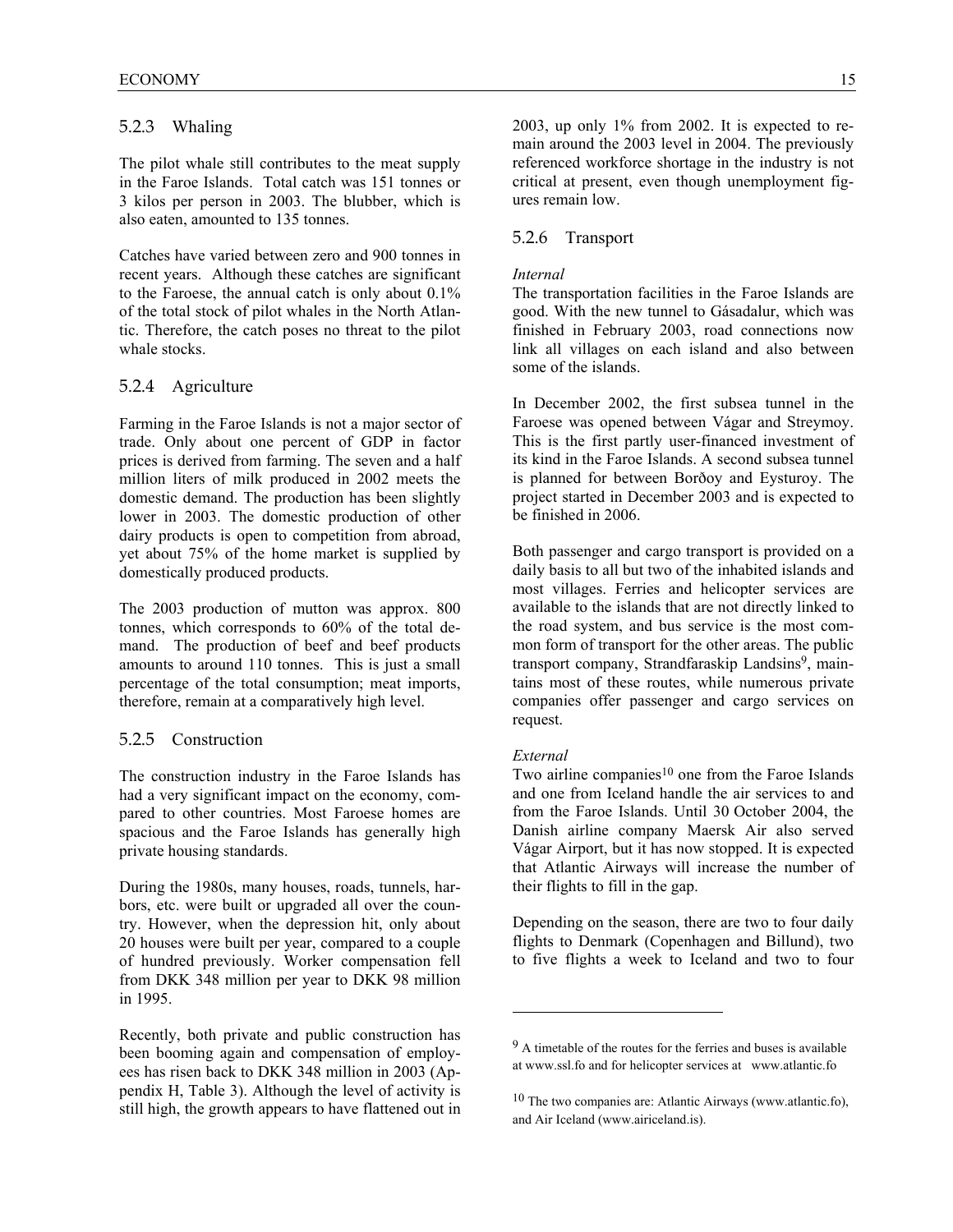flights per week to Aberdeen. In the summer, there are two flights to Norway (Oslo/Stavanger) as well as to London. Approximately 163,000 passengers traveled through Vágar Airport in 2003, which is 3.8% more passengers than in 2002. So far this year, the number of passengers has increased by 0.5% by September 2004 on a year-on-year basis.

In March 2003, the old Norröna<sup>11</sup> was replaced with a new DKK 700 million combined cruise and cargo ship that can carry roughly 1,500 passengers and 800 cars. This project is the biggest single investment of its kind ever to take place in Faroese history. The winter schedule has been revised to offer new service to Bergen and Shetland in addition to the normal service to Denmark. Almost 54,000 passengers traveled to the Faroe Islands by sea in 2003; 6,000 were in transit to another country.

Two Icelandic and two Faroese freight companies provide cargo carriage to and from the Faroe Islands. The most important routes are to Denmark, Scotland, Norway and Sweden.

The continued availability of transportation links in the future appears good for passengers and cargo alike. Airfare prices have dropped and the route net is under development. The new ferry and expanded travel programs will probably attract more passengers, both Faroese and foreign. Given that oil exploration/exploitation in the Faroe Islands has started, it is likely that the total number of passengers will increase in the coming years, but the big hopes for an oil adventure looming on the near horizon have been dampened, and there is no further clarification on when or if oil production will become a part of the Faroese society in the future. The recent surge in oil prices in 2004 will most likely stimulate further exploration.

# 5.2.7 Tourism

For many years, efforts have been made to develop the tourist industry in order to diversify the Faroese economy. Information offices have been set up around the islands and a national tourist council, Ferðaráð Føroya,<sup>12</sup> was established.

The first task for the industry was to market the Faroe Islands as a tourist destination. At the same time, the industry has had to build up a domestic network, designed to service organized tourism. There was and still remains a need to develop products and services.

Last year, about 90,000 tourist accommodations or stays were registered in the Faroe Islands. A number that has been fairly constant since 2000 and it is expected to be about the same level this year. About 2/3 of these were foreign visitors – mostly from the Scandinavian countries. The direct income effect of the tourism industry was estimated to be about DKK 150 million.

Tourism is not a major industry in the Faroe Islands. Given the progress in the Faroese tourism industry that has taken place to date and that is anticipated in the future, however, it can be expected that tourism slowly will become a more reliable source of income throughout the Faroe Islands.

# 5.2.8 Insurance

On 1 January 1997, the Faroese Parliament passed a new insurance industry law. The monopoly was abolished and a Faroese insurance supervisory body was appointed. Now, any Faroese company that complies with the statutory requirements may enter the insurance business on the condition that they obtain permission from the Faroese Government.

In 1998, the company, Trygd, re-started its business in housing and car insurance and subsequently expanded into ship insurance. Trygd and the old monopoly incumbent, Tryggingarfelagið Føroyar, are at present the only insurance companies active in the Faroese market.

<u>.</u>

-

<sup>11</sup> www.smyril-line.com

<sup>12</sup> www.tourist.fo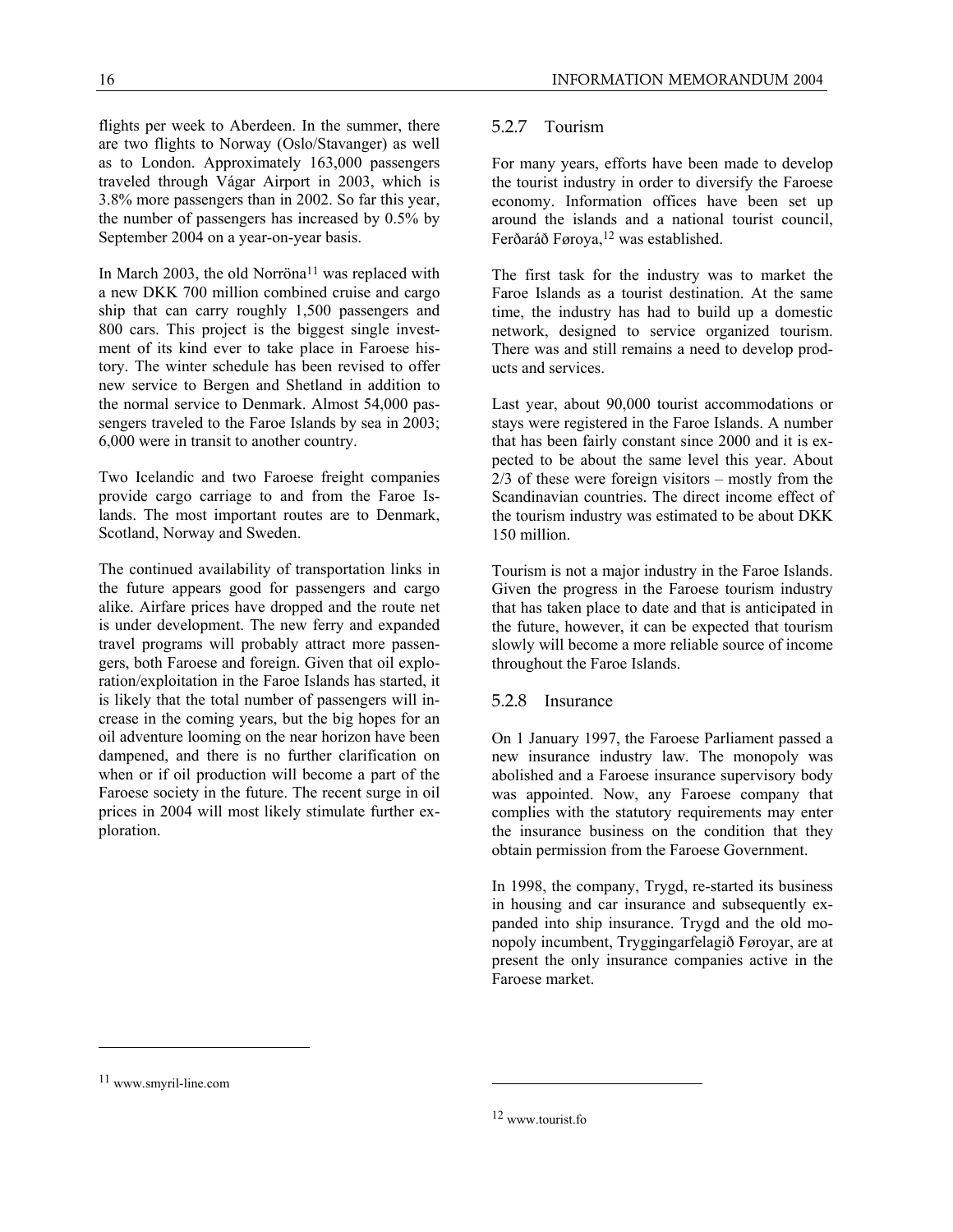# 5.2.9 Oil

On 22 December 1992, the Danish Government agreed to transfer the rights to the subsoil mineral resources of the Faroe Islands to the Faroese Government.

The initial oil exploration phase started in 1994 and since then many firms have been exploring the subsoil. Oil reserves (Foinaven and Schiehallion) have been located in UK territory near the Faroese border.



On 17 February 2000, the first licensing round was opened. The area offered for licensing lies to the southeast of the Faroe Islands and covers approximately 14,000 km<sup>2</sup>. It is divided into 56 whole blocks and 26 partial blocks. The licensing round closed on 17 May and 17 oil companies submitted 23 applications. On 17 August, seven licenses were awarded to 12 oil companies, organized into five consortia.

Three consortia, represented by Statoil, BP and Amerada Hess, drilled their first wells in the summer of 2001. Statoil concluded their operations on the first of September 2001 with essentially a dry well, as only traces of oil were found. BP finished drilling shortly thereafter. Although some oil was found, it was not of commercial quantities.

The Amerada Hess group then started drilling the *Marjun* well in license area 001. On 19 November 2001, the Ministry of Petroleum and the Environment announced that oil and gas had been found in significant volume, but it was not possible to say if it was enough to start production. Later studies have brought no significant clarification. In the summer of 2003, ENI Agip drilled one well in area 002, but it came up dry. Four wells remain to be drilled before 2006.

During 2004, the Ministry of Petroleum was replaced by an administration, and the responsibilities of the ministry were divided between the Ministry of Trade and Industry and the Ministry of the Interior. Petroleum affairs will continue as an administration with the official name "Faroese Petroleum Administration". This administration will be responsible for all the administrative tasks related to petroleum exploration on the Faroe Shelf.

Also during 2004, a second licensing round opened and a number of companies expressed interest in applying for these licenses. The licenses are expected to be awarded at the beginning of 2005.

The influence of the oil industry has emerged. Oil companies have established offices in Tórshavn where housing prices jumped in anticipation of potential oil prospects. With time, expectations have become more realistic, the exuberant talk has moderated and circumstances have normalized. There are also other visible activities apart from oil company initiatives. The offshore base was placed in Runavík and proved reliable and effective during the exploration activities. This has led to and will undoubtedly continue to lead to further activity, both directly and indirectly. So far, the harbor facilities in Runavík have been expanded, and the various companies servicing the oil industry have established a presence there.

The same goes for air transport for the oil industry, which is performed via Vágar Airport. A temporary offshore terminal was built to host the helicopter transport (mostly personnel) between land and the offshore installations.

It is hard to estimate the outlook for future activity. The *Marjun* drilling site did not strike oil in the expected sediment and, therefore, the oil companies have had to review their plans. It is still unclear when Amerada Hess will follow up on the promising find they had in 2001.

The seismic and other data obtained from the drilled wells is still being interpreted and much valuable information about the Faroese underground has been obtained in the process. Furthermore, the recent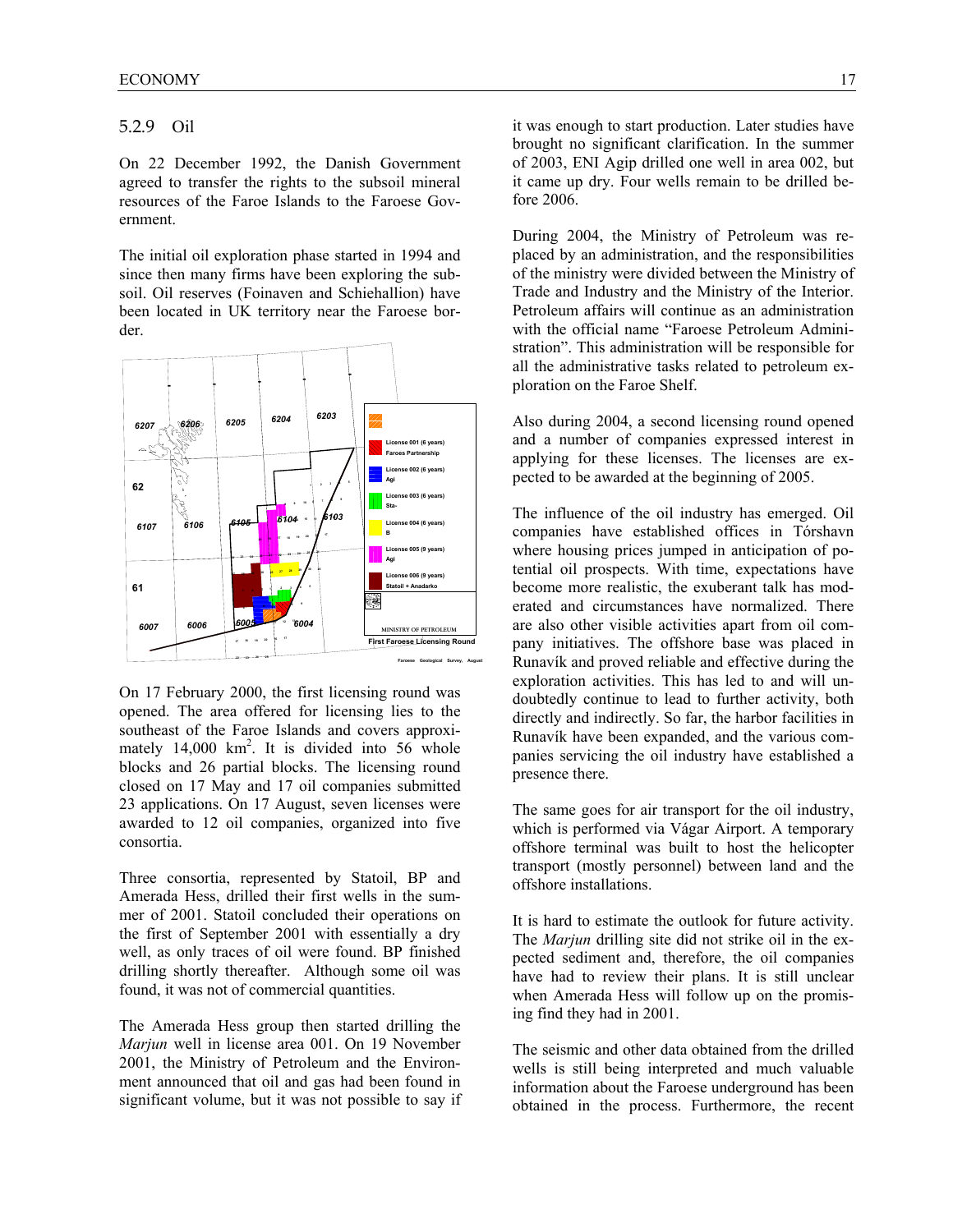surge in oil prices will most likely stimulate further exploration.

# **5.3 Labour market**

In general, the Faroese labour market<sup>13</sup> is characterized by a relatively large workforce in the fishing sector and the public sector. Unskilled and skilled workers work 40 hours per week, according to agreement. Public employees and office staff work 37-38 hours per week. The holiday law grants five weeks of paid annual leave. Salaried staff receive a holiday allowance of 1.5% of their annual wages in addition to their base salary, while hourly paid workers receive a 12% holiday allowance for every hour worked.

Usually wage negotiations are held every other year and almost all unskilled workers, public employees and shop assistants have their wages adjusted according to negotiated settlements. For skilled labourers and people working in the service trades, the settlements are regarded as guidelines.

Wage negotiations were settled last year. Unskilled workers had their wages settled in June after a fiveweek strike. Wages increased by 4.7% in 2003, and the same increase is scheduled for 2004. The public sector agreements were settled in November 2003, and resulted in wages increasing by 3.9% in 2003 and in 2004. In addition to the increased wages, the agreements were improved in other ways.

Unemployment insurance<sup>14</sup> has been in effect since 1992. Employers and workers each pay 1%15 of wage payments to the unemployment compensation program. The unemployment benefit from the insurance program is at maximum 70% of the income of an unskilled worker (Appendix H, Table 4). The unemployed worker can stay in the system for 598 days over a period of five years.

A Family Leave Fund was established in June 2001. Employers and workers pay 0.25% of wages to the fund, which provides for up to six months of paid

<u>.</u>

leave after childbirth with a maximum of DKK 25,000 per month.

In 2001 and 2002, total wage payments increased by 13.8% and 4.4%, respectively. In 2003, the total wage payments increased by only 0.6% from 6,000 mill. DKK in 2002 to 6,035 mill. DKK in 2003. The wage payments in 2003 were influenced by the 5 week-long strike amongst unskilled workers.

In the first three-quarters of 2004, total wage payments increased by 2%, despite wage rises of 4%.

#### *Developments*

During the economic crisis of the early 1990s, the Faroe Islands experienced an unemployment rate of around 20%, which is now dramatically lower. The rate gradually fell and is hovering around 3%. From 1989 to 1995, the population in the Faroe Islands decreased by 9% from 47,838 to 43,393. The workforce was reduced by 12%. Most moved to Denmark. The net emigration eased the pressure on the unemployment insurance fund and lowered the actual unemployment figures.

| Population in the Faroe Islands (end of year) |        |        |        |        |        |        |  |
|-----------------------------------------------|--------|--------|--------|--------|--------|--------|--|
| Age                                           | 1989   | 1995   | 1997   | 1999   | 2001   | 2003   |  |
| $0 - 14$                                      | 11.660 | 10.324 | 10.502 | 10.821 | 11.146 | 11246  |  |
| $15 - 64$                                     | 30.595 | 27.056 | 27.560 | 28.439 | 29.574 | 30584  |  |
| over $64$                                     | 5.585  | 6.013  | 6.228  | 6.149  | 6.276  | 6.384  |  |
| Total                                         | 47.840 | 43.393 | 44.290 | 45.409 | 46.996 | 48.214 |  |

The table above shows that people of working age moved abroad during the crisis, while those of pension age remained. In 1996, the net emigration stopped and the movement pattern reversed to that prior to 1990 – although at a slightly higher rate of immigration.

# **5.4 Foreign trade**

The Faroe Islands is an independent customs area. Import duties and the rules pertaining to import and export are determined by the Faroese Government. In this respect, the other parts of the Danish Kingdom are considered "foreign".

Over the last ten years, the trade balance has been positive with the exception of year 2000. During the depression, imports plunged while exports remained stable. During the upturn, import and export gradually rose, but the surplus became smaller.

<sup>13</sup> Tables 3 through 5 in Appendix H show a variety of figures concerning the labour market.

<sup>14</sup> www.als.fo

<sup>15</sup> As of 1 September 2003.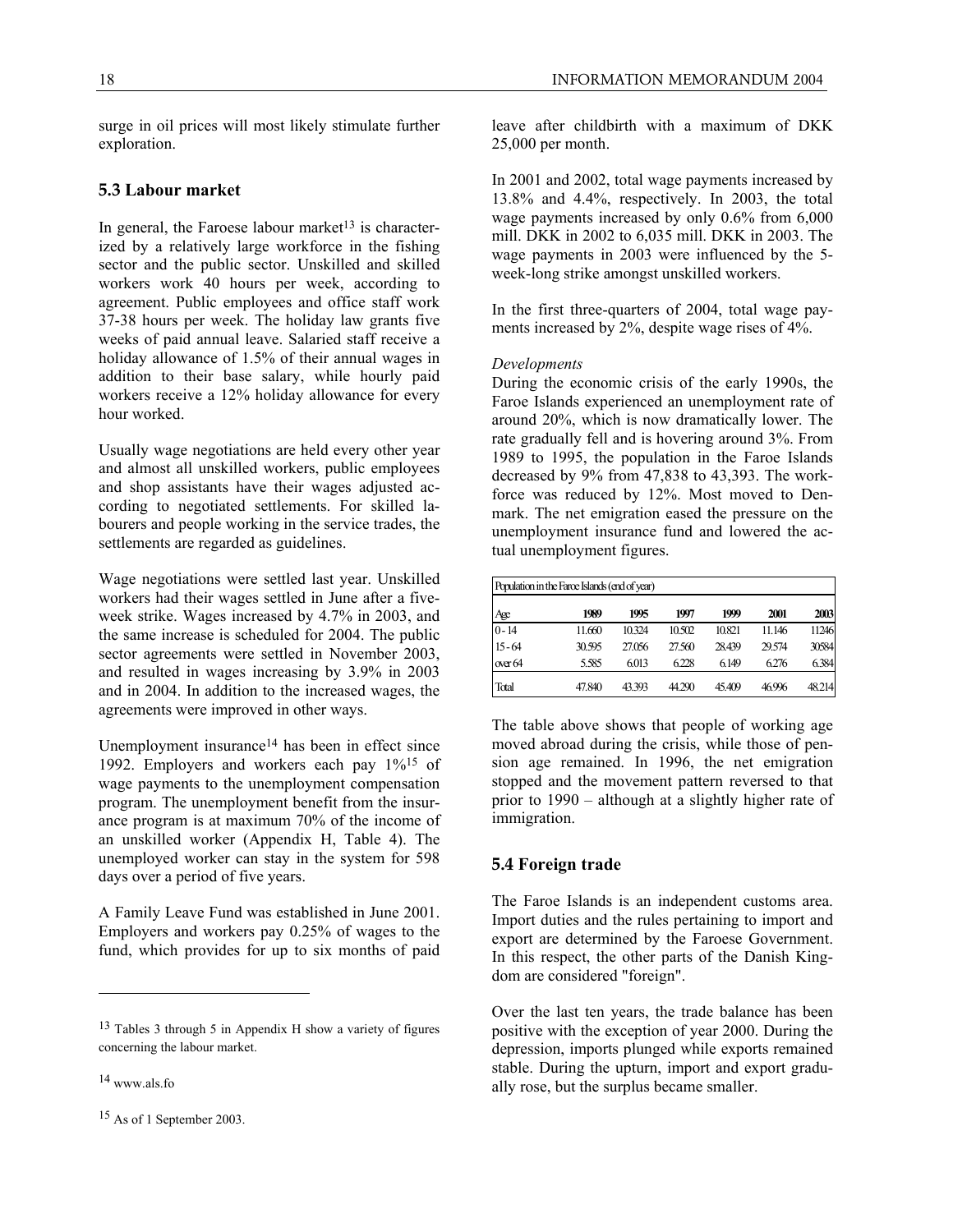Considering the situation in the aquaculture industry, lower prices for fish in general and large imports of vessels<sup>16</sup>, resulted in a negative trade balance in 2003.

Around 99% of the registered export of goods is fish and fish products. The import is widely spread between ordinary consumer goods, goods for production and investment goods. In 2003, 80% of the export and 67% of the import was with EU countries. Outside the EU, Norway is the main business partner. (See Appendix E, Table 2.)

When the Faroe Islands declined membership in the Common Market in 1974, a trade agreement was concluded instead. The trade agreement was fundamentally a free trade agreement and as such reported to GATT by the EU. As a condition of the 1991 trade agreement, the Faroe Islands in 1993 implemented a value-added tax regime and excise duties replaced the fiscal import duties. The value-added tax now stands at 25%.

At the end of 1998, a new agreement was concluded between the Faroese Government and the EU, invalidating the following sections of the trade agreement: price arrangements, reference ceilings for export, restrictions on salmon, statistics control and other product specific agreements. Thus, some 95- 97% of all Faroese exports are listed as free trade.

On 28 November 2003, the Faroe Islands and the EU entered into an agreement on Faroese membership in the Pan-European System of Cumulation of Origin. This was a positive development in the negotiations with the EU for Faroese industry and the society as a whole.

The Faroe Islands also has free trade agreements with Norway, Iceland, Switzerland, Estonia and Poland. The trade with the rest of the world is based on WTO regulations.

# 5.4.1 The balance of payments (BoP)

l

The Faroe Islands has had a National Account / BoP compilation since 1964. Currently, there is a new "flow" compilation system being developed.

From the early 1970s to the beginning of the 1990s, there was a deficit, and in the latter years a very large deficit, in the BoP. In 1990, the foreign net debt had accumulated to DKK 8,533 million, corresponding to DKK 176,000 per inhabitant.

This picture changed significantly, beginning in the early 1990s. During the ten years from 1992 through 2001, the surplus in the BoP was more than DKK 1,000 million or 13% of GDP on average per year (Appendix E, Table 1). Because of the big surpluses since 1993, the net debt has turned into net assets of about DKK 4,385 million in 2002. (See Appendix F, Table 2.) The main reasons have been a surplus in trade, the Danish grant, lower interest payments and wage transfers from Faroese working in foreign countries.

For 2003, it is estimated that the BoP has fallen to approx. DKK 215 million, mostly because of the purchase of the new ferry, Norröna, and the reduction in the transfer subsidy from Denmark in 2002. It is expected that the trade balance has become negative in 2003. This downward movement is not likely to continue through 2004, as the main contributing factors are non-recurring.

# 5.4.2 Adapting to the international economic environment

The Faroese economy is open, as the export and import of goods and services are about 45-50% of GDP. Changes in the international economy have a larger impact on the Faroese economy than most other countries. It is, therefore, essential for the Faroe Islands to be able to adapt to changes from the outside world.

In order to encourage Faroese businesses to respond effectively to international competition and to attract foreign direct investment, some important trade and industry legislation has been put into force. Accounting procedure legislation governing the various types of limited liability companies, as well as legislation regulating the accounting industry, entered into force in 1994.

One important change in the Companies Act is the requirement for companies to hold more equity capital, placing greater risk upon the owners. Companies now can be listed as either public limited liability companies with a share capital of minimum DKK 500,000 or as private limited liability companies with a share capital of minimum DKK 80,000.

<sup>16</sup> The new Norröna alone will contribute with DKK 700 million in the negative direction.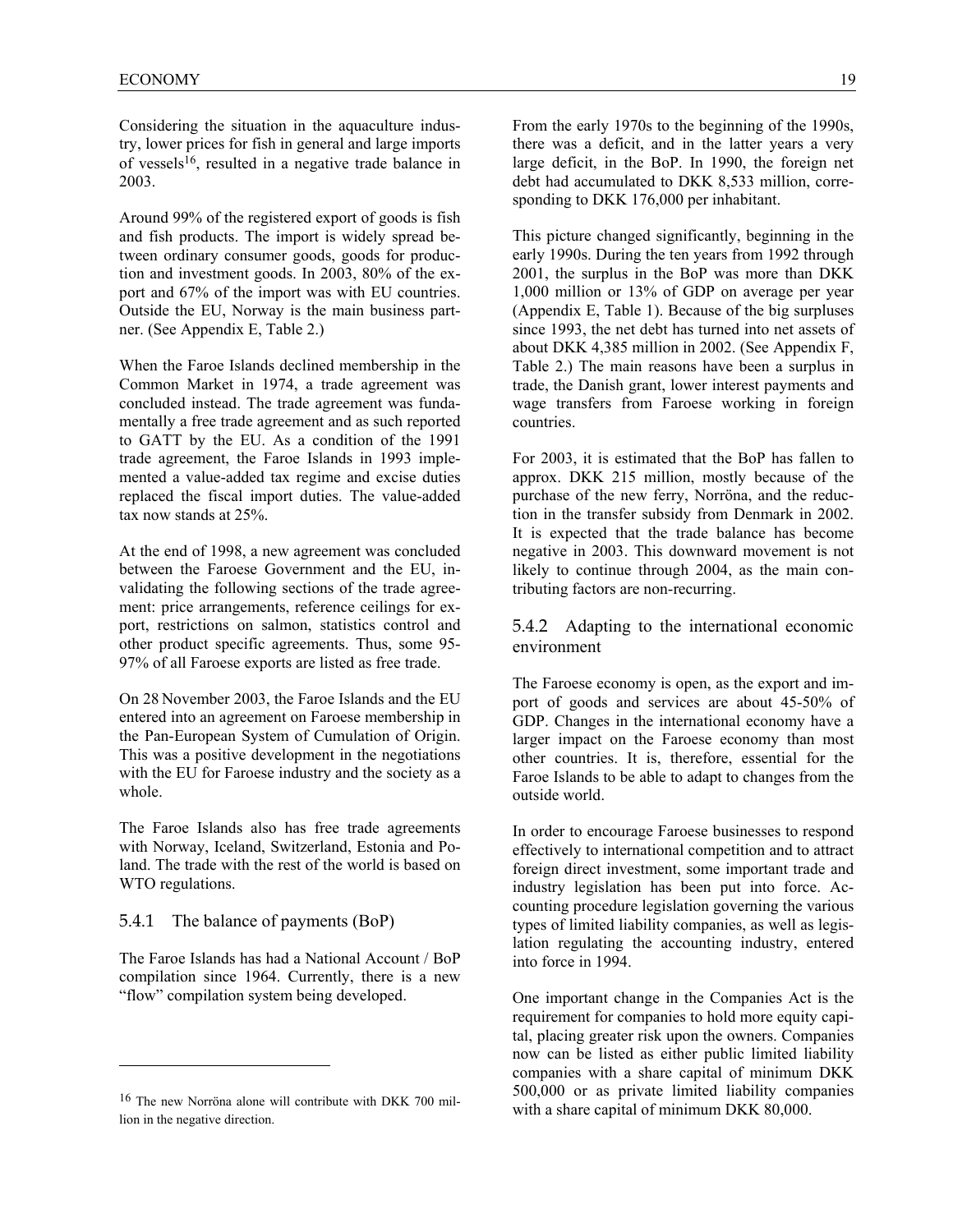The act regarding accounting procedures contains regulations governing the accounting principles to be employed, and requires that the accounts of all limited liability companies be available to the public. This regulation ensures that those who invest money and give loans can have better insight into the activities of a business and make it easier to compare a specific business with others of the same kind.

Government authorities, in co-operation with employer associations, are continuously trying to attract foreign investment to the Faroe Islands by sending out material and providing information services17. Apart from oil exploration-related industries, the impact has been limited.

-

<sup>17</sup> www.trade.fo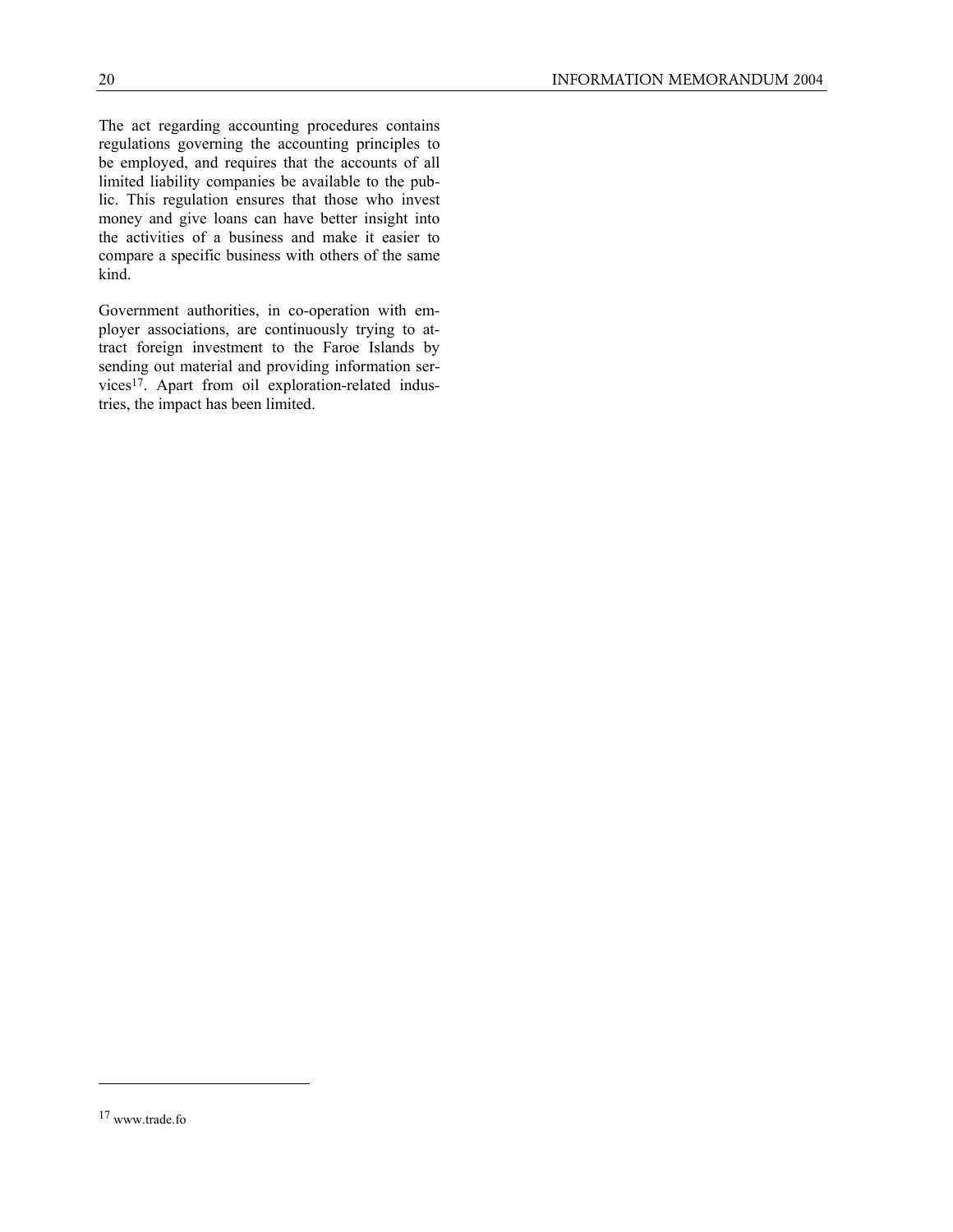# 6. THE FINANCIAL SYSTEM

#### **6.1 The financial market**

Four banks and one investment bank service the financial market in the Faroe Islands. Savings traditionally were deposited in banks, but lately asset management and investment banking have grown in importance. There are no corporations currently listed on the securities market in the Faroe Islands. Such investments in the past have been made abroad. In November 2003, the first bonds were issued on the new Faroese Securities Market.

The Faroese financial market has experienced much turbulence in the last decade. In 1992 and 1993, huge write-offs were demanded in bank assets. Through the Financing Fund of 1992,<sup>18</sup> the Faroese Government injected new capital into Sjóvinnubankin and Føroya Banki with loans provided by the Danish Government. Altogether, the injection amounted to about DKK 3 billion, resulting in the banks becoming publicly owned.

In August 1993, it was decided that Føroya Banki and Sjóvinnubankin should merge19. The merger entered into force on 1 January 1994 and the merged bank continued under the name Føroya Banki<sup>20</sup>.

Today, the situation has turned around and the financial institutions are well consolidated. The economic upturn has largely limited losses and the reality lecture on healthy business practices offered by

the depression has so far yielded good results on the balance sheets.

| <b>Key figures</b>               | Føroya Banki |      | Føroya<br>Sparikassi |       | Nordoya<br>Sparikassi |       | Suduroyar<br>Sparikassi |      |
|----------------------------------|--------------|------|----------------------|-------|-----------------------|-------|-------------------------|------|
|                                  | 2002         | 2003 | 2002                 | 2003  | 2002                  | 2003  | 2002                    | 2003 |
| Solvency                         | 47%          | 47%  | 22%                  | 19%   | 30%                   | 29%   | 17%                     | 22%  |
| Surplus<br>coverage*             | 297%         | 260% | 81%                  | 91%   | 228%                  | 159%  | 205%                    | 156% |
| Loss and pro-<br>vision for loss | 0%           | 3%   | 0%                   | 7%    | 1%                    | $1\%$ | 1%                      | 0%   |
| Growth in<br>borrowing           | 2%           | 3%   | 11%                  | $-2%$ | 14%                   | 12%   | 7%                      | 9%   |

*Note: \* Surplus coverage above the legal requirement for liquidity Source: Finanstilsynet (www.finanstilsynet.dk)*

 $\_$  , and the state of the state of the state of the state of the state of the state of the state of the state of the state of the state of the state of the state of the state of the state of the state of the state of the

Given the gloomy outlook for the aquaculture industry, the two major banks have had to set aside in their first-half financial reports for 2003 considerable reserves against possible losses for the first time since the early 1990s. The other two banks Norðoya Sparikassi<sup>21</sup> and Suðuroyar Sparikassi<sup>22</sup> are not involved with financing this industry and both showed positive results halfway through 2003. In 2004, the losses of the major banks seem to be restrained.

Because of a revision in the banking law, banks and savings banks now compete on equal terms. The law also affords the same conditions for Faroese financial institutions as for Danish financial institutions relative to the Danish Central Bank. This legislation thus enables the Faroese banks to participate in the international capital markets.

Various public financing institutions hold about a 10% share of the total financial assets and play an important role in selected areas of the financial market. The most important are the Føroya Realkreditstovnur (mortgage credit institution financing ships), Húsalánsgrunnurin (mortgage credit institution financing residential houses) and Framtaksgrunnur Føroya (Faroese Business Development Fund, which provides equity capital to Faroese companies).

 $\overline{a}$ 

l

<sup>18</sup> The Financing Fund's board of directors consists of five members appointed by the Faroese Minister of Finance.

<sup>19</sup>On 22 March 1993, Den Danske Bank exchanged the major part of its stock in Føroya Banki to the Financing Fund of 1992, in return for 30 percent of the stock in Sjóvinnubankin. A commission investigated the exchange and concluded that the Faroese Government did not have the necessary information and, therefore, had negotiated under false pretences. In an agreement dated 10 June 1998, the Faroese Government received compensation of about DKK 1 billion.

<sup>21</sup> www.ns.fo

<sup>22</sup> www.sparsu.fo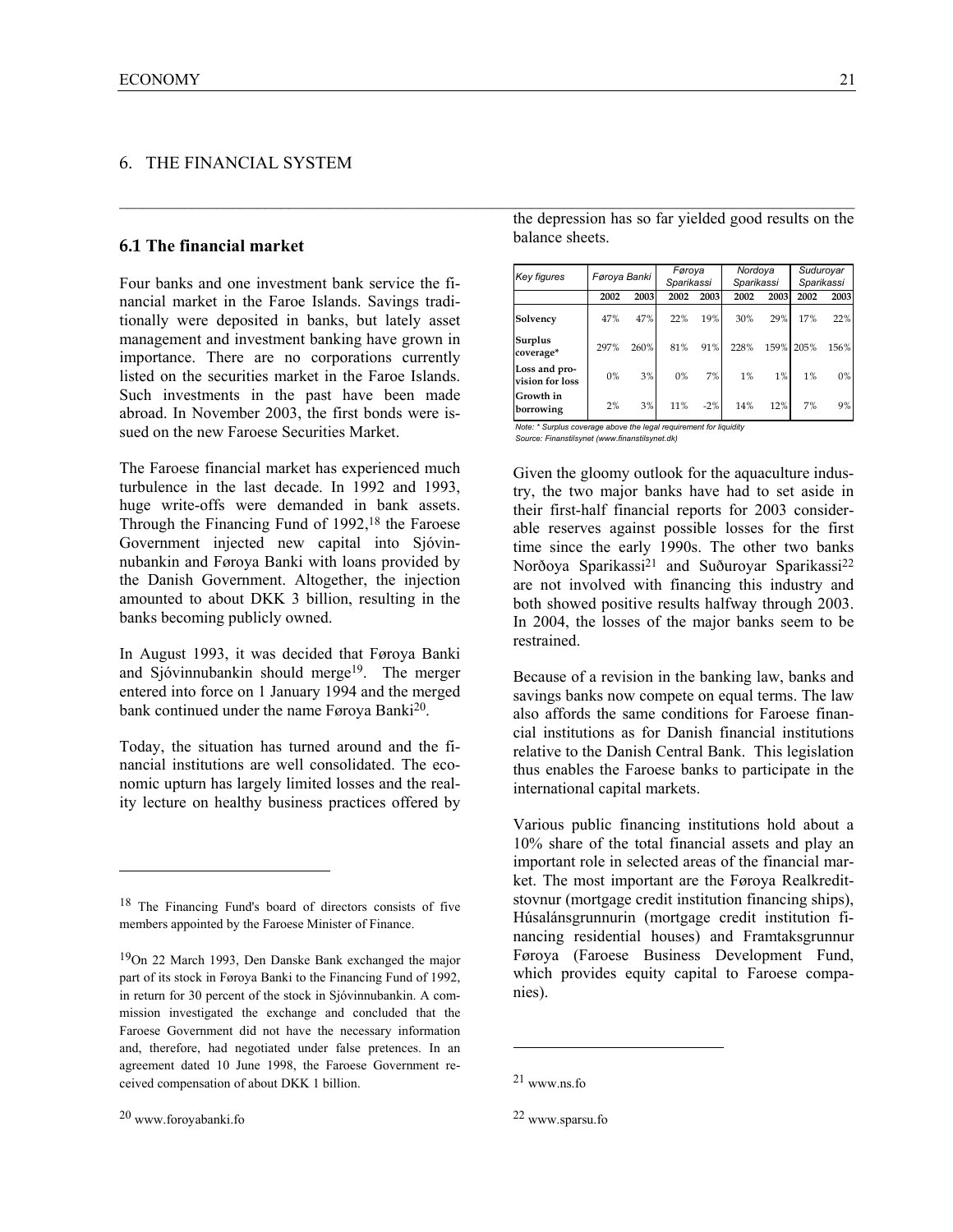#### *The Faroese Securities Market*

The Faroese Securities Market (VMF)<sup>23</sup> had its first three listings in 2003. The Faroese Government bonds expiring in 2004, 2006 and 2008 have all been listed on the market.

The newly established Faroese Securities Market, that is organized in such a way that Faroese companies will be listed on the Icelandic stock exchange, will result in giving domestic issuers easier access to capital for both existing and future initiatives. This is of great importance, especially when a Faroese company desires to expand within the Faroe Islands or abroad. Industries that are capital intensive, like fish farming, and companies that are innovative and avant-garde also benefit from having access to a localized securities market.

Such a market will enable investors to safely invest in Faroese companies. Because pension savings are expected to increase considerably in the coming years, the lack of a securities market would mean that this capital would not be available to help Faroese industry, but would be exported abroad.

The securities market is also a tool to assist in the privatization of the publicly owned companies, and can give ordinary people a better understanding of how business works, and what influences the success or failure of an investment.

Thus, a securities market is anticipated to generate greater potential for growth than if no exchange were available.

# **6.2 Currency**

 $\overline{a}$ 

The currency of the Faroe Islands is the Faroese króna, issued by the National Bank of Denmark. Unique Faroese notes are in circulation in the Faroe Islands and are constituted by a currency board as defined by Danish law as equal in value to the Danish krone. The base of the Faroese króna is an equal amount of the Danish krone deposited in an account in the Danish central bank. Though the notes used in the Faroe Islands are Faroese, the coins are the same as those in circulation in the remainder of the Danish Kingdom. Faroese and Danish notes are fungible in the Faroe Islands.

A new series of Faroese notes is being issued. A new 50-króna note was issued in the summer of 2001 and was followed by a 100-króna note in early 2003, and a 200-króna note in early 2004. The rest of the series, 500 and 1000-króna notes, is due out before the end of 2004.

Concerning the future of Faroese currency, the Danish people rejected the Euro in 2001. This essentially preserved the status quo for the time being.

<sup>23</sup> www.vmf.fo – The company P/F Virðisbrævamarknaður Føroya was founded in 2000.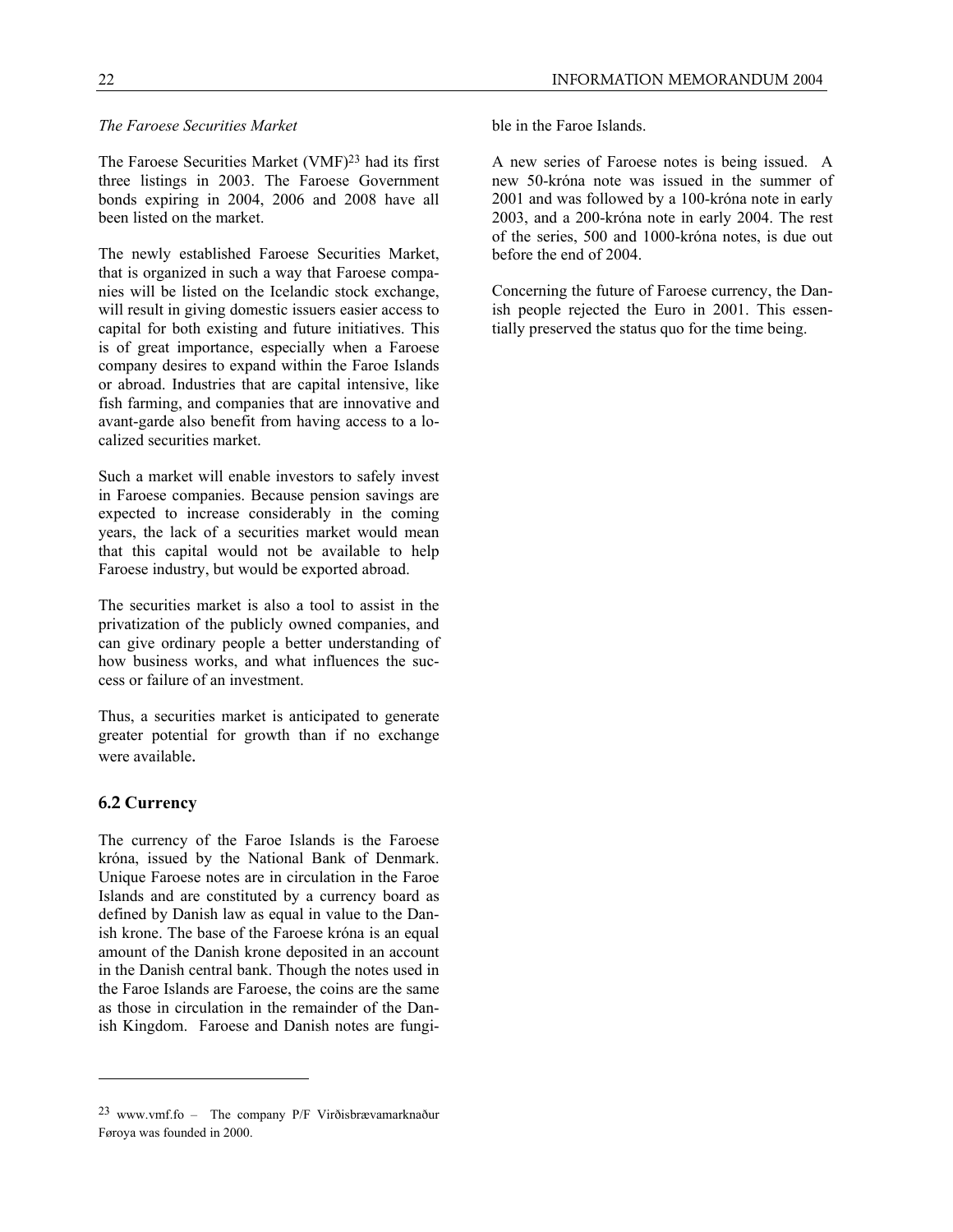# 7. THE PUBLIC SECTOR

# **7.1 Public income**

The Faroese Government fixes and collects duties, taxes, income taxes, customs duties, production and vehicle taxes, whereas municipal government income derives mainly from income taxes.

Two classes of income are defined: wage income, which is for the most part defined as A-income, and business income, mainly defined as B-income.

# 7.1.1 A-income

A-income has to be transferred to an account in a financial institution, post giro or the exchequer. Upon receipt of an individual's wages from an employer, the receiving bank automatically deducts and transfers the appropriate withholding tax to the exchequer via the Customs and Tax Administration centralized tax system. Each tax payment is calculated based on the income up to the date of the latest wage payment, converted into annual income. Adjustments are made after the close of each year; excess tax is refunded, extra tax owed is collected.

The highest tax rate (government and municipality combined) is between 53 and  $60\frac{24}{3}$ , although the tax ceiling is 50%, excluding payments of about two percent to different funds.

Income tax levied by the Tax Administration is calculated on a sliding scale, thus with various allowances the highest marginal rate at present is 36%.

A gross tax system was introduced in 1997. This means that instead of providing for tax deductions, specific subsidies are allowed to compensate for certain expenses.

Municipal taxes are assessed using the same calculation of income as that of the Tax Administration, except that a flat tax rate is used. The economic situations of the municipalities differ greatly and for the year 2003 municipal taxes ranged from 13 to 22.5%. On average, the tax is 19.5%.

l

# 7.1.2 B-income

 $\_$  , and the state of the state of the state of the state of the state of the state of the state of the state of the state of the state of the state of the state of the state of the state of the state of the state of the

B-income is based on a business' annual accounts and is, therefore, collected by the Treasury the year after the accounting year.

Corporate taxes before 1999 were 27%, but were lowered to 20%, except for companies in the oil industry. The tax rate for these companies remains at 27%. Of the tax amounts, 62% is paid to the national treasury, and the remaining 38% to the local municipal authorities.

# 71.3 Other taxes

Interest on deposits in Faroese banks and savings banks is not included in the income subject to income tax. Instead, a yearly tax of 35% of the interest is deducted from the interest payment by the financial institutions and transferred to the Treasury. All income from securities (interest, dividends and capital gains) is taxed at 35%. There is no property or wealth tax.

Because of the trade agreement (1 January 1992) with the EU, the Faroese Customs Act is based on the international Customs Cooperation Council's (CCC) Harmonized Commodity Description and Coding System and customs duties are based on the EU GATT rates. The agreement was replaced by a new agreement in January 1997. In addition, the fiscal duties levied on imports were replaced by a value-added tax (VAT) and excise duties on some consumption items.

The corporations that do not pay VAT, for example banks and insurance companies, have to pay a five percent tax on total paid wages.

#### **7.2 Public expenditure**

The distribution of government expenditure for different items follows the new budgeting procedures and shows the actual financial outlays (Appendix H, Table 1). Investments in large assets are financed largely by current provisions and are booked immediately as expenses in the appropriate fiscal year.

<sup>&</sup>lt;sup>24</sup> Depending upon which municipality one resides.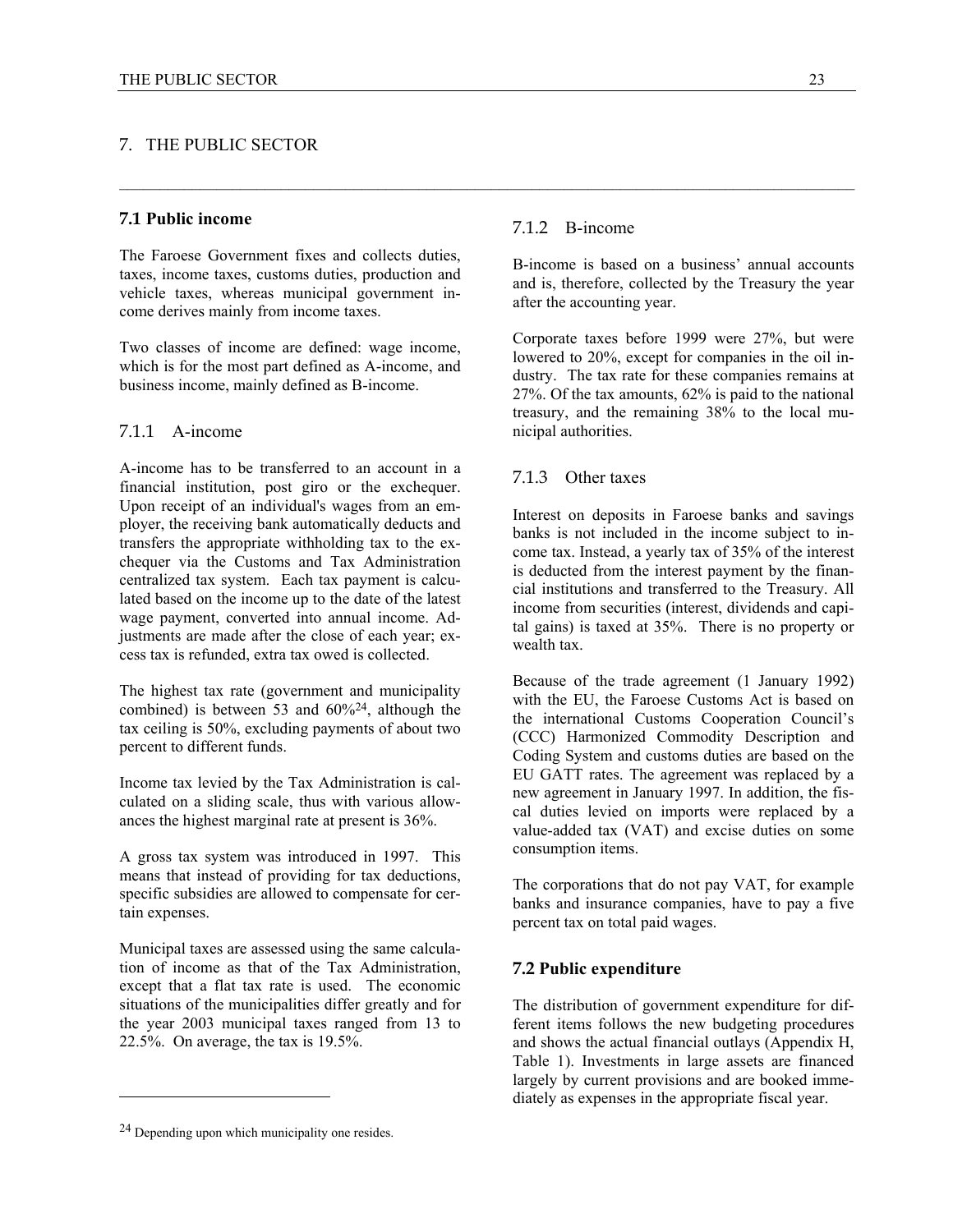The composition of expenditures has changed since the early 1990s. Expenditure to the fishing industry has fallen considerably since 1991 due to the change in subsidies to the industry (confer Section 3.2). The policy is to emphasize the need for the industry to be cost efficient and independent of public funds.

Outlays for effective guarantees have been massive historically. In 1991, private guarantees amounted to DKK 642 million, this was zero in 2003. New outlays from 1999 and onward have been at a minimum and the public guaranteed debt is decreasing. In 2003, all guaranteed debt was only DKK 123 million, DKK 733 million less than in 1996. (See Appendix B, Table 2.) It is expected that this rate of decline will continue, and municipalities will be the only group with guaranteed debt from 2004 onward.

The interest line item in the budget increased as the public sector took over a greater part of the private debt during the depression. (See Appendix F, Table 2; Appendix H, Table 1.) In 1995, interest was 16% of the total budget, but after the debt agreement with Denmark in 1998, interest payments were halved.

In December 2003, the Faroese Government decided to pay DKK 500 million toward the debt with the Danish state. This resulted in yet another cut in interest payments.

The most significant expenditures in the budget are social welfare services, which account for over onethird of the total.

# **7.3 The public financial system**

The annual budget is presented to the Faroese Parliament before October and must be approved before 1 January of the following year. In practice, approval occurs before Christmas.

Beginning with the 1991 fiscal year, the Budget Act was considerably changed compared to preceding years in order to obtain a better governing instrument. Blanket approvals for government investments and certain other expenditures are not permit-

ted. Instead, government investments and other expenditures have to be approved in the budget for the year in question.

The accounts and bookkeeping of the government exchequer are audited by the National Audit Office. Once audited, the books are passed on to a committee, consisting of members selected by the Faroese Parliament, which is responsible for the finances of the government.

The government Treasury introduced a new accounting system in 1997. Supporting documentation is required to a much higher degree than previously. This makes it easier to track and monitor the government's income and expenses.

# **7.4 The current public budget status**

The Government account showed a surplus of DKK 22 million in 2003, compared to DKK 191 in 2002 and DKK 697 million in 2001.

The budgeted deficit for 2004 is set at DKK -204 million, however this figure may differ from the final result, mainly due to income insecurity. A similar size deficit is planned for the 2005 budget.

The repayments of principal and interest on loans in 2004 are DKK 208 million (DKK 131.5 million in interests and DKK 76.5 million in repayments). Furthermore, there will be a re-financing of 750 mill. bond debt with a one-year duration.

# 7.4.1 Income

Economic growth increased the level of public income dramatically both in 2000 and 2001, where the growth was around 10 percent. Beginning in 2002, tax revenue income began to stagnate and this tendency has continued through 2003 and 2004 partly due to lower taxation. Growth in income from VAT is also falling because of lower economic growth.

The Danish grant will remain at the current level, until it is decided to take over additional areas of administrative control. This will cause further reductions. Income in the near future will be very much dependant on the level of activity, which again is influenced by the size of export and prices.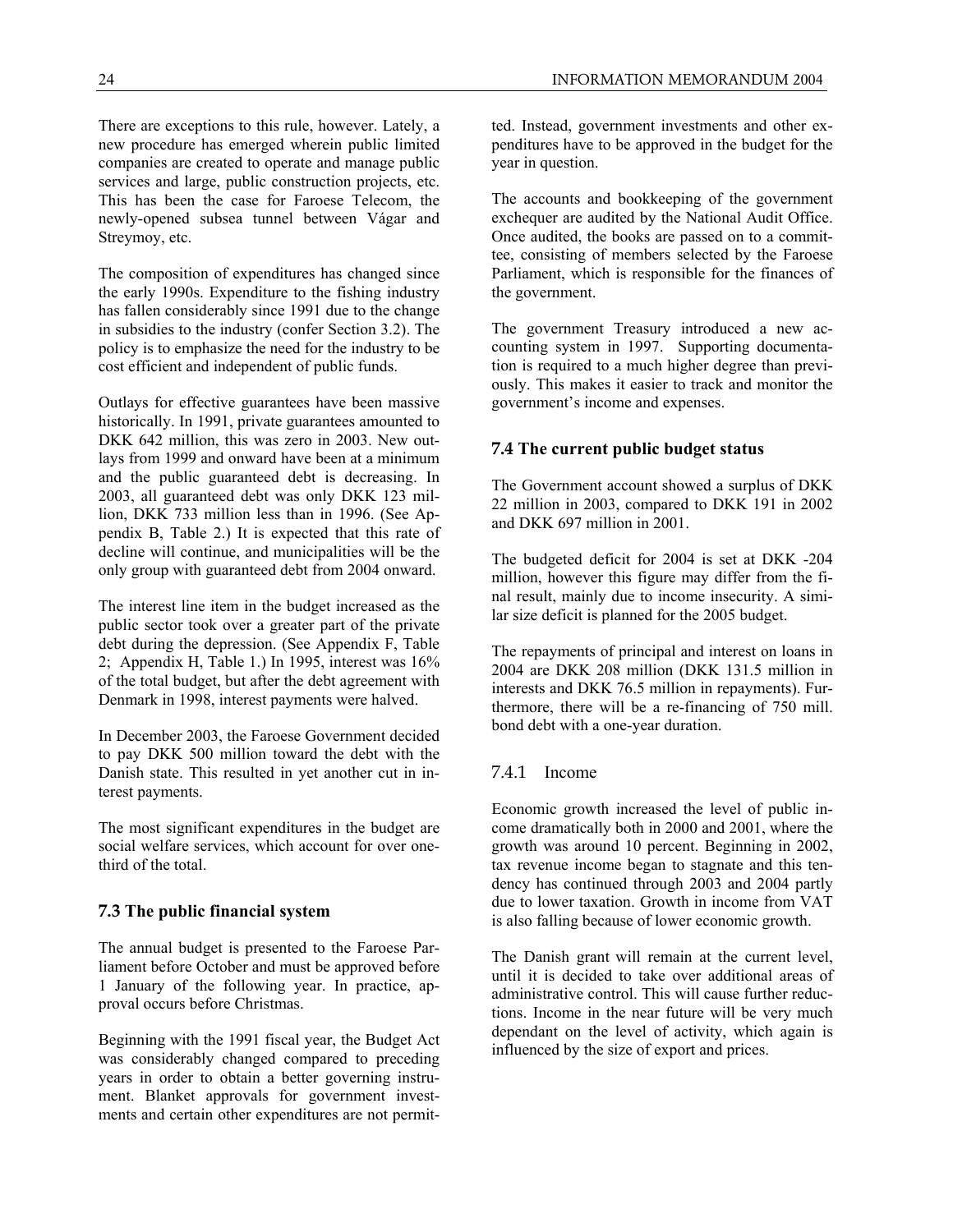# 7.4.2 Expenditures

From 1989 to 1997<sup>25</sup> expenses decreased every year even with growing interest expense. In 1998, expenses also dropped due to lower interest payments<sup>26</sup>.

In 1999, the expenses started to increase. In 1999, with 7%, 2000 with 6%, 2001 with 9.5% and in 2002 with almost 12%.

In 2003, the Government stopped the accelerating growth in expenses, and this resulted in an increase in expenses by 2% in 2003, compared to 2002.

If the budget proposal for 2004 holds, the expenses will increase  $3.5\%$  this year, compared to 2003.

Almost half of the expenses in the budget are wages. According to agreements, wage raises in 2003 and 2004 increase the wage expenses significantly – about DKK 80 million in 2004 – but the Government budget does not ensure full compensation for the raise in wages, thus the public administration will have to improve productivity, if they are to maintain the same level of services.

#### 7.4.3 Policy

 $\overline{a}$ 

The current economic policy could be called neutral. The Government has been reluctant to restrict public spending and supported expansion through tax cuts, investments and expenditures. The expenditures are mainly in infrastructure, social welfare, health care and administration. For 2005, however, the Government has set a goal to limit the rise in expenses by around 1%, but at the same time the Government wants to lower taxes.

The Government has been working on privatizing some of the publicly owned companies to finance the reduction of debt and to help launch the expected Faroese securities market. Føroya Banki, Atlantic Airways, Faroese Telecom and some companies owned by the Business Development Fund are amongst the candidates.

In addition to tax revenues, public expenditure in the Faroe Islands is also financed by the Danish Government. Beginning with fiscal year 1988, most of the grant subsidy from the Danish Government is in the form of a general block grant (Appendix H, Table 2). In addition to the general grant, the Danish Government spends some DKK 280 million directly in the Faroe Islands to cover joint matters, mainly for public order and judicial administration.

The Danish block grant for 1999, 2000 and 2001 was fixed in real terms and has been so since 1995. The grant for 2002 was reduced by DKK 366 million to DKK 630 million partly in relation to the official transfer of public education to the Faroese authorities. The Faroese and the Danish Governments have agreed that the grant will be fixed in real terms at DKK 630 million per year from 2003 till 2006. Any further takeover of executive areas pursuant to the Home Rule Act, will precipitate further cuts in the block grant.

# **7.6 Foreign government debt**

From 1992 to 1997, the debt to the Kingdom of Denmark increased from DKK 500 million to DKK 5,594 million. According to the agreements with the Danish Government, the Faroese Government injected DKK 2,500 million into the Financing Fund of 199227 and rearranged foreign debt elsewhere with loans from the Danish Government.

According to the agreements with the Danish Government, Faroese budget deficits would not be financed by the Danish Government, but by the Faroese Government. In December 1994, the Faroese Government for the first time issued bonds for public sale. In addition to meeting the liquidity demands of the Treasury, the aim was also to create a bond market in the Faroe Islands. This would give the Faroese population an additional opportunity to place extra liquidity and work as a credit rating for the Faroese Government. The bonds are registered with the Danish Securities Centre and are since 2003 quoted on the Faroese Securities Market in corporation with the Icelandic Stock Exchange.

l

<sup>25</sup> Assuming exception of the capital injections into the banks in 1992 and 1993.

<sup>26</sup> The lower interest payments were a reslut of the agreement of 10 June 1998 with the Danish Government. The agreement lowered the interest rate and the repayments.

**<sup>7.5</sup> Payments from Denmark** 

<sup>27</sup> Founded with the purpose to restructure the banks.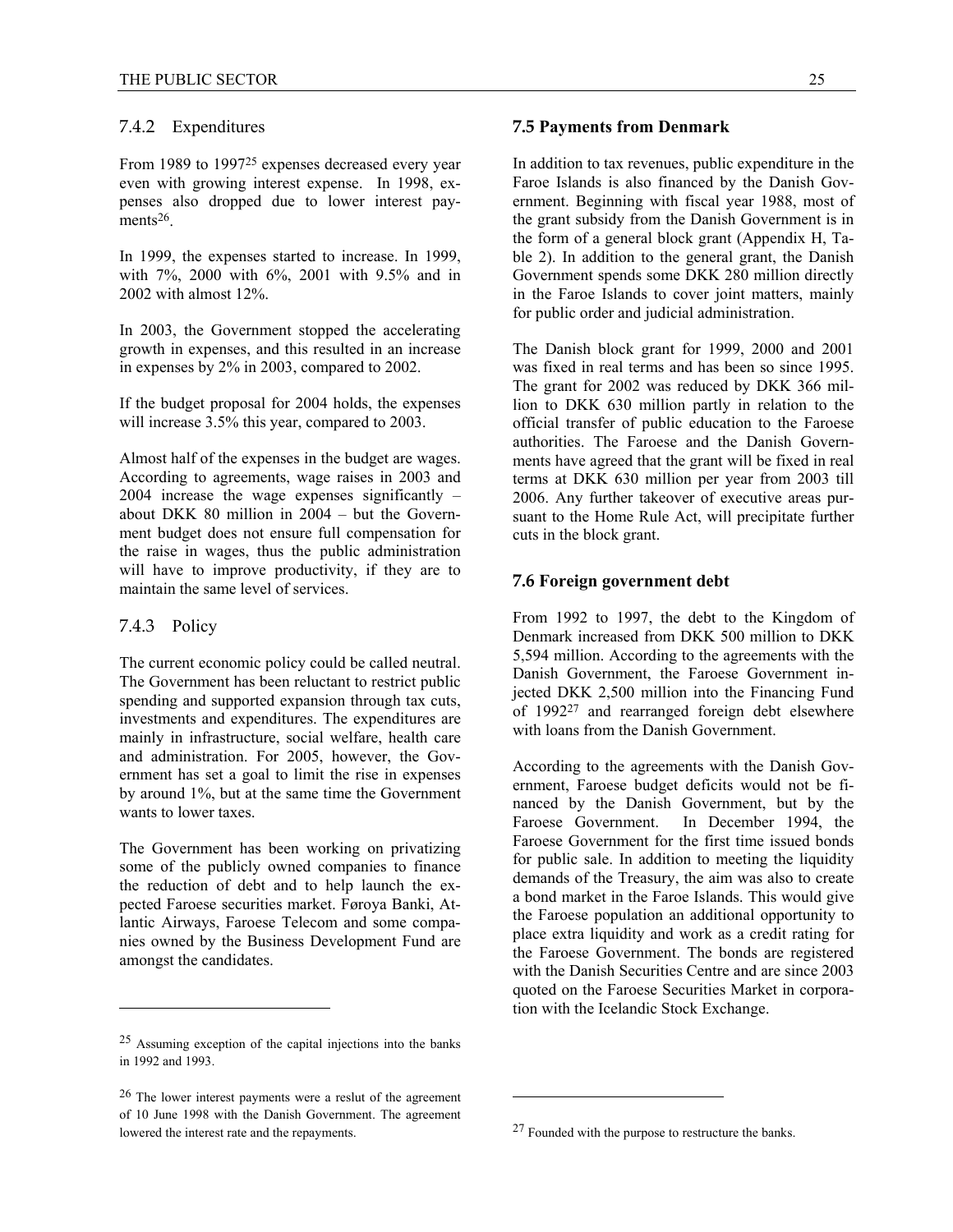A long-term settlement was reached, containing these premises: 1) the total debt of the Treasury to the Kingdom of Denmark was devalued by DKK 900 million; 2) DKK 500 million was converted to an interest free loan without any repayment requirements (if hydrocarbon exploitation is not initiated within twenty years, the debt will be forgiven); 3) the remaining debt, with a nominal value of DKK 4,023 million, shall be repaid via a twenty-year annuity with yearly payments of DKK 323 million.

In November 2003 the Government used bonds to refinance debt to the Danish state. The DKK 1,200 million of the proceeds from the bond issue were used as an extraordinary repayment of debt owed to the Danish state. DKK 300 million were used to refinance an existing bond loan that was due in December 2003. In addition to that, the Faroese Government extraordinarily repaid the Danish Government DKK 500 million from its liquid assets. The total debt owed to the Danish state, therefore, was reduced from DKK 3,351 million to DKK 1,651 million, whereas the total bond debt increased from DKK 300 million to DKK 1,500 million.

# **7.7 The municipalities' debt**

 $\overline{a}$ 

The Faroe Islands at present have 47 municipal councils, which vary in size and population from 20 to 18,000 inhabitants. Some of them have a net debt of DKK 60,000 per inhabitant while others have modest or no debt at all. For those which have large debt, interest and installments comprise a large part of the municipal budget.

The temporary debt solidarity agreement of 1995 expired in 2001 and was replaced by individual solutions. Some of the municipalities needed assistance from the "Municipalities Loan and Guarantee Fund"28. Twelve municipalities co-operated in a refinancing plan in 2000 with a five-year loan from FKI, a special loan association with a guarantee from the above-mentioned fund.

In 1995, the Faroese Government set up a committee to make a proposal for a new municipal system and the report was published in 1998. It recommended a system of seven to nine municipalities with clearer distinctions between the national government and the local municipalities.

There has been much discussion following the report and the view on merging municipalities is controversial, but sentiments seem to be moderating. Some municipalities have merged over the last few years, and several municipalities have decided to follow suit. The number of municipalities is expected to be reduced from 48 to 34 during 2004.

The long-term goals for creating larger municipal areas are to provide a basis for decentralizing public administration, social services and to strengthen local government.

<u>.</u>

 $28$  A fund was set up into which one percent of the municipal councils' tax income from 1994 to 1996 was paid. In 1996, the

fund had on deposit from the municipalities DKK 98 million and loans outstanding of DKK 14 million.